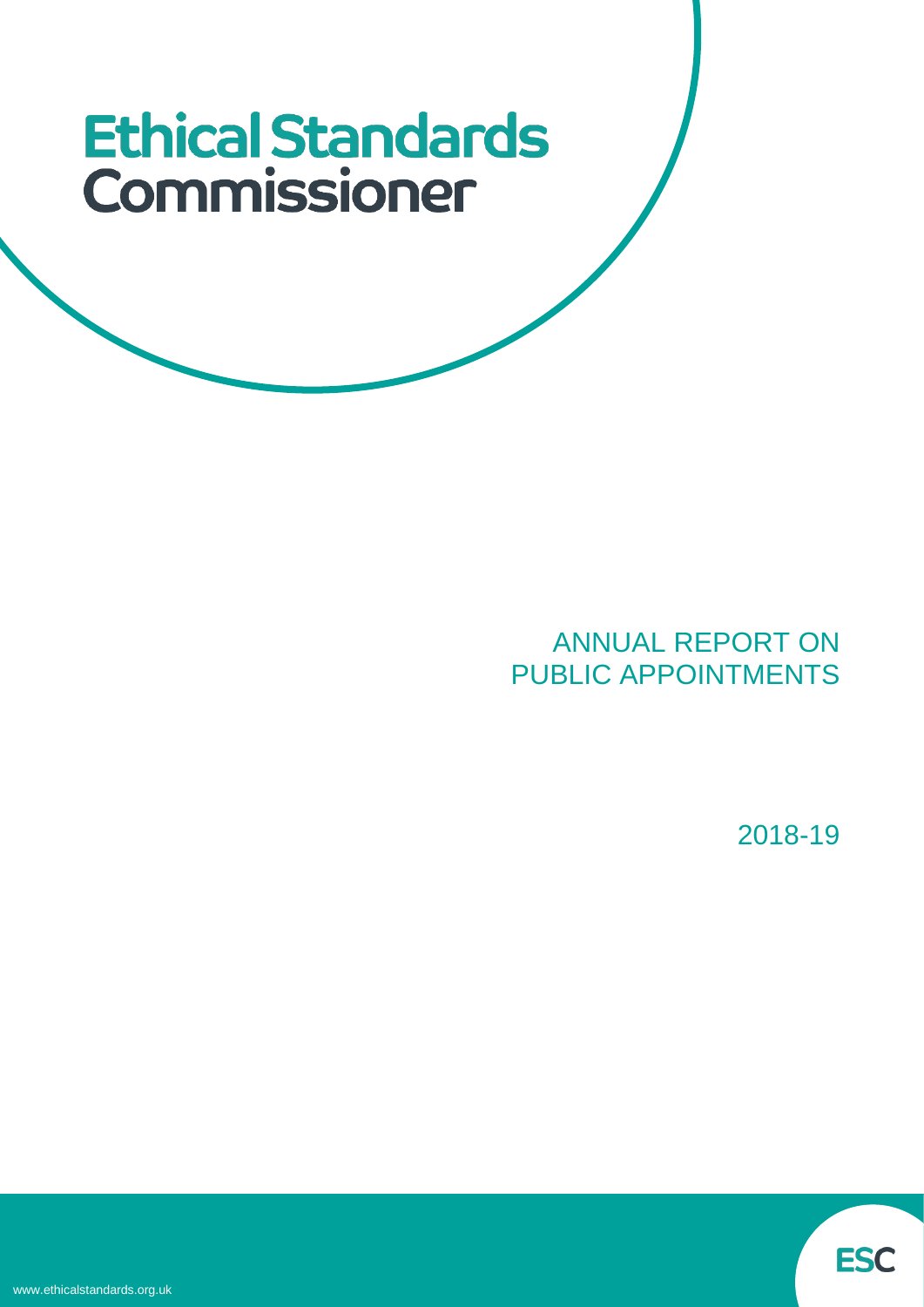| <b>CONTENTS</b>                                                            | <b>PAGE</b>    |
|----------------------------------------------------------------------------|----------------|
| <b>Executive summary</b>                                                   | 3              |
| Introduction                                                               | 3              |
| Summary of the year                                                        | $\overline{4}$ |
| Performance against our business plan                                      | 6              |
| Monitoring and reporting                                                   | 10             |
| How many bodies and positions do we regulate?                              | 10             |
| How many appointments did we oversee?                                      | 10             |
| How many people apply for a public appointment?                            | 11             |
| How long does an appointment round take?                                   | 12             |
| How many applicants hold or have held a public appointment?                | 13             |
| Ministers interviewing applicants                                          | 13             |
| What do applicants think of the appointments process?                      | 12             |
| Providing guidance                                                         | 15             |
| Enquiries and reports arising from scrutiny                                | 15             |
| Guidance on application of the Code                                        | 17             |
| Improving diversity on the boards of public bodies                         | 18             |
| Demographic profile of board membership                                    | 18             |
| The changing profile of board members                                      | 19             |
| <b>Profile of Chairs and Board Members</b>                                 | 20             |
| Performance against Diversity Delivers targets                             | 20             |
| Scottish Government progress against the Commissioner's<br>recommendations | 22             |
| Recommendations for 2019/20                                                | 27             |
| Appendices                                                                 | 29             |
| Appendix 1: Appointments made in 2018                                      | 29             |

This report is available in alternative formats on request by telephoning 0300 011 0550 or by e-mailing info@ethicalstandards.org.uk.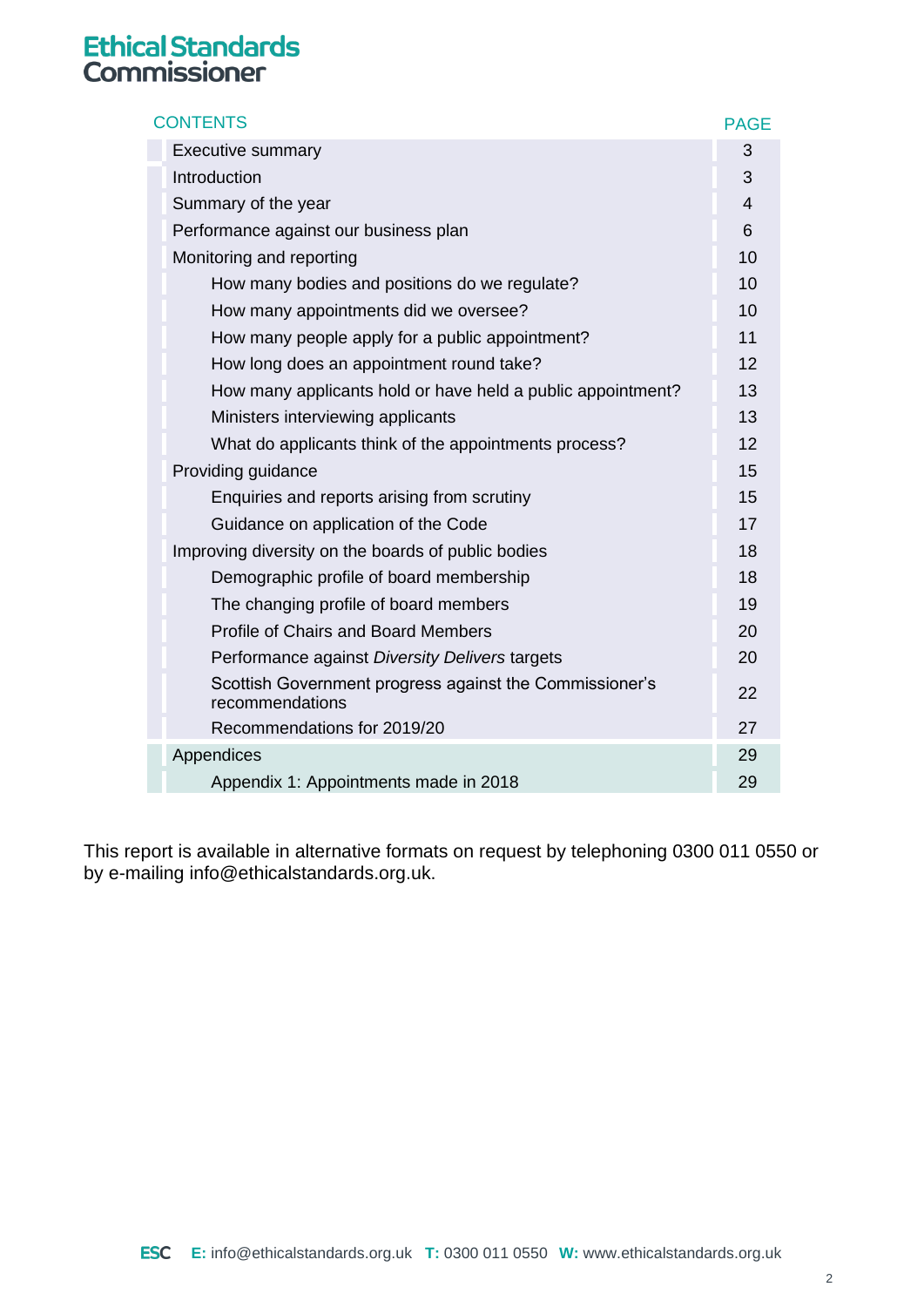### EXECUTIVE SUMMARY

As the term of the current strategic plan draws to a close, this annual report presents an opportunity to celebrate recent public appointments achievements. Most notable is that of gender parity on the boards of Scotland's public bodies in June 2019.This represents a significant and very positive milestone in its own right, and also in its potential to help create greater gender balance amongst the future board chairs of Scottish public bodies.

Such diversity progress has had partnership working with the Scottish Government at its core, with the (now disbanded) Public Boards and Corporate Diversity Programme Board historically acting as a focal point for the vast array of activity involved. More recently, diversity enablement activities have been more diffuse, with strained resources and significant pressures causing the Scottish Government to instead prioritise statutory obligations and the need to service a rising volume of appointment activity. It is not surprising that against this backdrop other diversity targets have at best been stable, the related populations remaining underrepresented on public body boards.

During the past year a proportion of the diversity actions planned by this office were not implemented, as former partnership working failed to re-emerge as the driving force behind many such initiatives. It is against this backdrop that recommendations within this report reflect the Commissioner's intention to review the regulatory relationship with the Scottish Government, with a view to improving board diversity, having consulted on proposals for her strategic plan for 2020-24.

### INTRODUCTION

The Commissioner for Ethical Standards in Public Life in Scotland, known as the Ethical Standards Commissioner, regulates how Scottish Ministers make appointments to the boards of public bodies that are within our remit.

The Commissioner's statutory functions in relation to public appointments are to:

- prepare, publish and, as necessary, revise a Code of Practice for Ministerial Appointments to Public Bodies in Scotland (the Code)
- issue quidance on the Code
- examine the methods and practices employed by the Scottish Ministers when making appointments
- investigate complaints about how an appointment was made
- report to the Scottish Parliament instances of material non-compliance with the Code of Practice: the Commissioner may direct the Minister to delay making the appointment until Parliament has considered the report.

The Commissioner is to exercise these functions with a view to ensuring that appointments are made fairly and openly and allow everyone, where reasonably practicable, the opportunity to be considered for an appointment.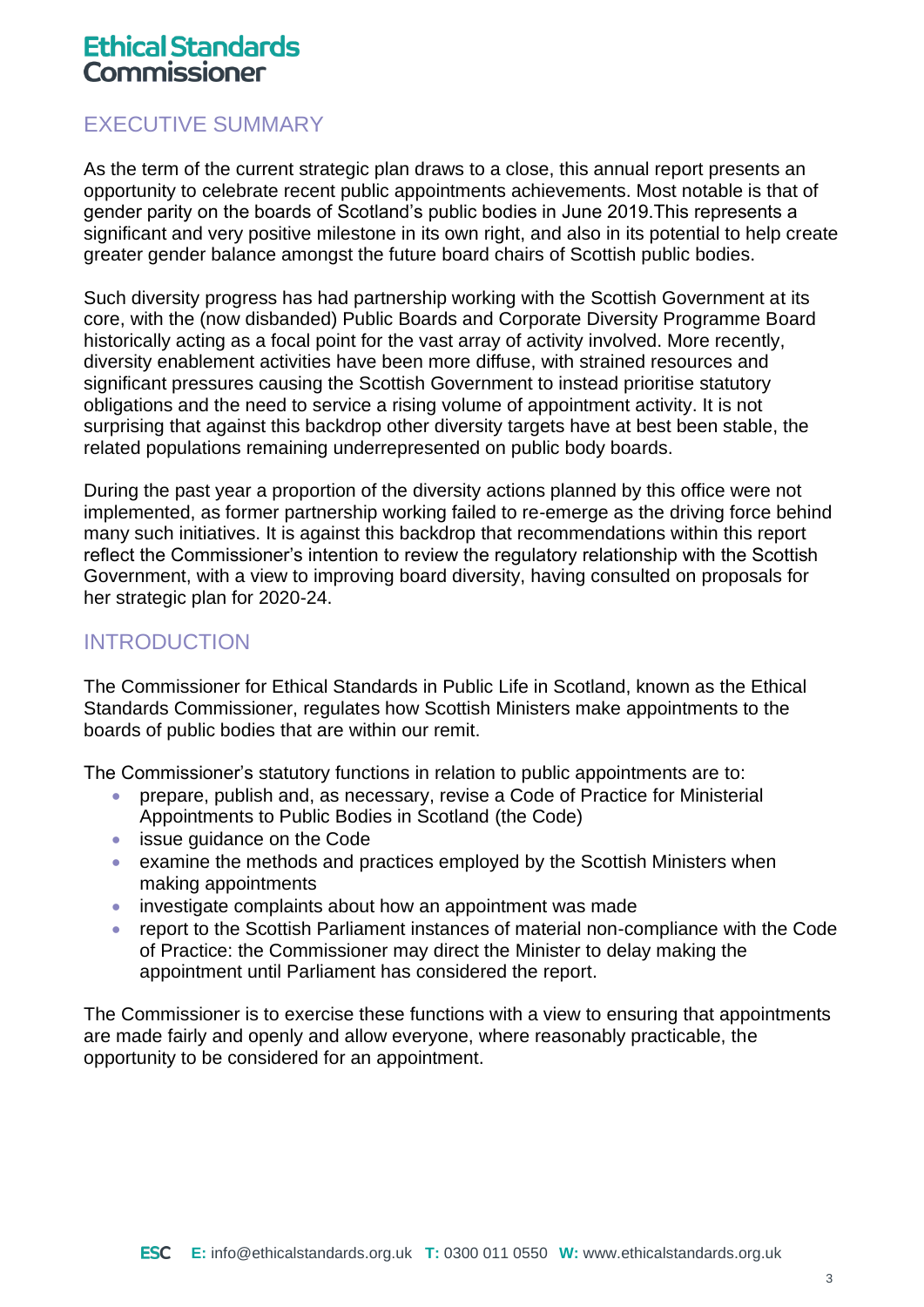### SUMMARY OF THE YEAR

Public appointments regulation, in its strictest sense, aims to provide assurance that board appointments within remit are made in a "code compliant" way. The public appointments team in the office have gone beyond this strict compliance remit, working in partnership with the Scottish Government to help improve stubbornly low diversity metrics for board composition. The achievement of gender balance on boards in June 2019 is truly remarkable and denotes this jurisdiction as an outstanding gender diversity champion. However, other protected characteristics remain elusive despite much enthusiasm and effort to improve diversity. Concern exists that currently strained government resources, (which can only be further pressured by any EU exit), may further negatively impact diversity improvement efforts.

As highlighted in previous annual reports, the Scottish Government and the Commissioner continue to share the objective of securing effective, diverse boards reflective of society and the communities that they serve. Our strategic plan indicated partnership working as the preferred method for improving the appointments system, but this has drifted somewhat in the year under review. This reduced partnership working coincides with increased workload volumes which have demanded the focus of the Scottish Government, together with other ongoing statutory obligations. The Commissioner is in the process of seeking clarity regarding current arrangements in order to determine how the strategic objective might best be met. The Commissioner's options include continuance of partnership working with the Scottish Government or alternatively, taking a more traditional regulatory role. In either case the aim is that people from all walks of life are encouraged to apply, in the assurance that the appointment process is fair and easy to navigate for them when they do so.

The Commissioner has continued to support improvement by allocating Public Appointments Advisers (PAAs) to engage early with panels on an appointment round by appointment round basis. That engagement is intended to support succession planning and to assist panels towards selecting the most appropriate methods for the attraction and assessment of applicants for board roles. The Commissioner also provided dedicated PAA resource to activities such as the diversity in governance research; thematic reviews into lessons learned and succession planning; creating a bespoke plan to redress the underrepresentation of disabled people and a mentoring scheme for potential board chairs of the future. Additionally, the small staff team in the Commissioner's office continue to provide practical support to the Scottish Government with its guidance, outreach and positive action activity.

During the year the Scottish Government appointed an additional permanent public appointment team (PAT) manager to handle the increasing volume of applications and public appointments. The levels of parliamentary interest in public appointments also continues to rise which, whilst welcome, also has resource implications. Despite these challenges, improvement still continues, although at a lower level than may have been hoped for. The Scottish Government continues with its programme of outreach events, new board member induction events and general process improvements. The enhanced gender balance on boards is an indicator that these activities have had a notable measure of success. Less positive is the fact that there has been a year on year decrease in applications from and appointments of people who declare a disability. Lessons learnt from the positive work done on gender may now be successfully applied to redressing underrepresentation of those with other protected characteristics such as disability, age and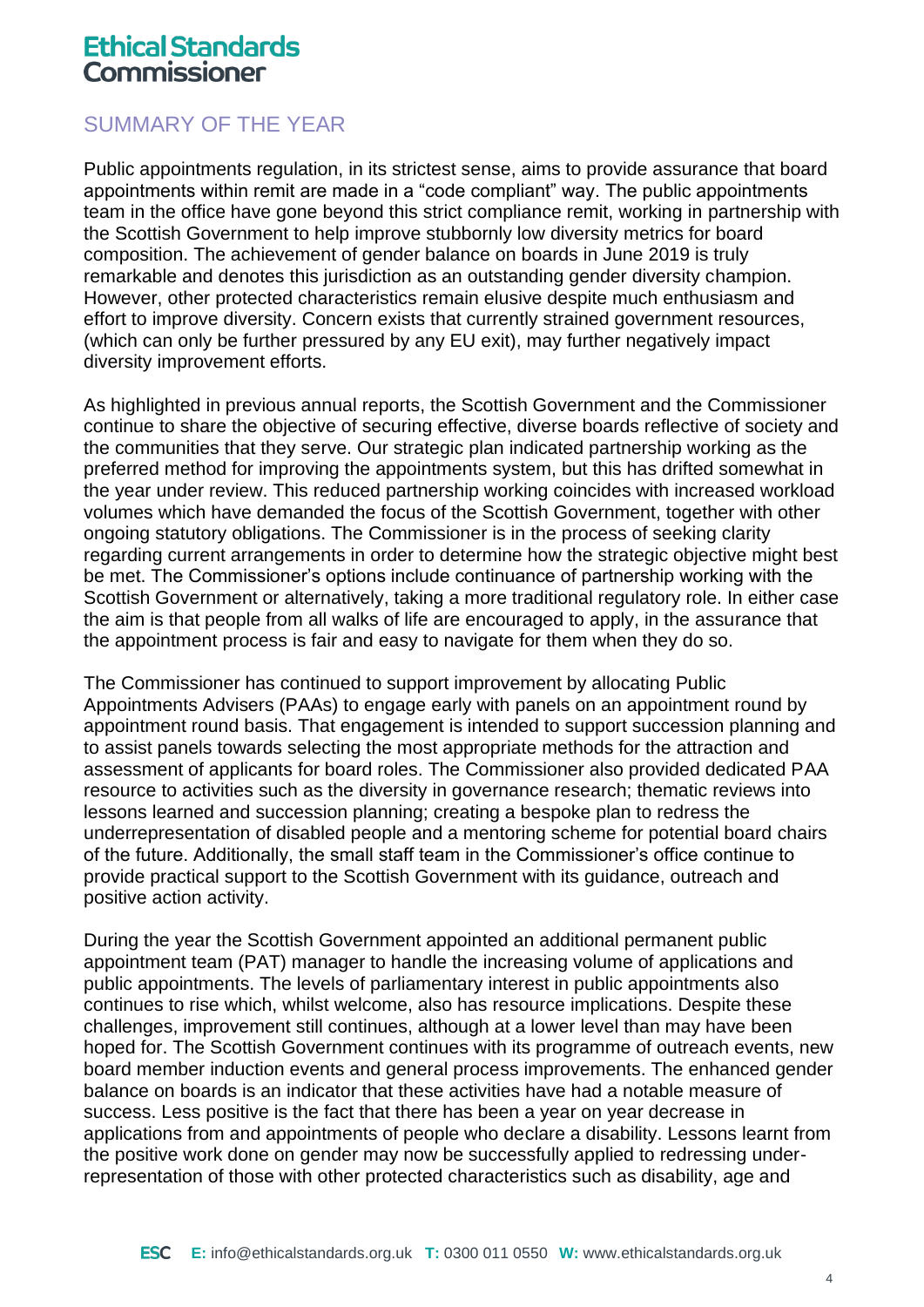ethnicity. The new Commissioner looks forward to a renewal of resources and focus by the Scottish Government in order to achieve this strategic aim.

As the time approaches for the Commissioner to formalise a new strategic plan for public appointments, a decision is pending on the future positioning of this office with regards to its regulatory role. Devoting limited resources to the production of thematic reviews, governance research and recommendations for improvement is only valuable if acted upon by relevant stakeholders, which generally has not been the situation of late. As such, liaison and firm intentional engagement with the Scottish Government is welcomed to ensure best value for money is delivered to the public under the upcoming strategic plan.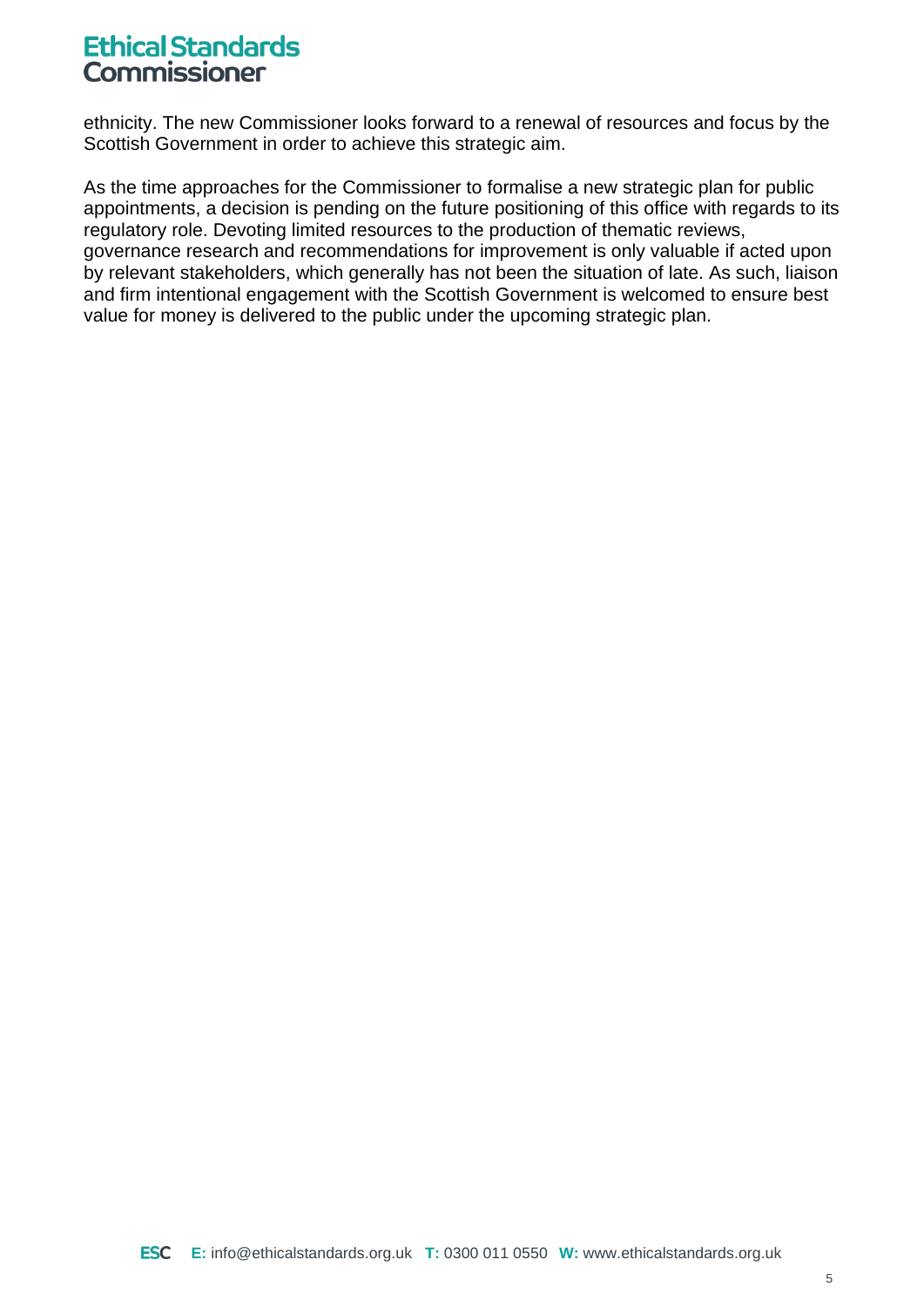### PERFORMANCE AGAINST OUR BUSINESS PLAN

The Commissioner's public appointments objective is set out in the strategic plan for 2016 to 2020. It is **"Public boards which are effective, and reflective of society"**.

The Commissioner's business plan for 2018/19 included actions intended to contribute to the achievement of that objective. Specific activities were set out under the following headings:

- 1. Scottish Government Public Boards Governance and Diversity Improvement
- 2. Partnership Approach
- 3. Review of 2013 Code

Progress against the business plan is summarised in the following table.

|   |    | Actions Specified in the Strategic Plan                                                                                                                                                                                                                                                                                                                  | <b>Due Date</b>                              | <b>Status</b>                                                                                                                                                                                                                 |
|---|----|----------------------------------------------------------------------------------------------------------------------------------------------------------------------------------------------------------------------------------------------------------------------------------------------------------------------------------------------------------|----------------------------------------------|-------------------------------------------------------------------------------------------------------------------------------------------------------------------------------------------------------------------------------|
|   |    | 1 - Scottish Government Public Boards Governance and Diversity Improvement                                                                                                                                                                                                                                                                               |                                              |                                                                                                                                                                                                                               |
| a |    | Continue to work with officials in the Scottish<br>Government to develop, co-ordinate and implement<br>actions to improve on board diversity and thereby<br>enhance board governance.                                                                                                                                                                    | 2018/19                                      |                                                                                                                                                                                                                               |
|   | i. | Use the Driver Diagram agreed with SG officials<br>in 2016/17 to develop a new action plan based<br>on the current draft and work in partnership with<br>officials to implement agreed actions in the plan<br>that are appropriate for the Commissioner's staff<br>and/or PAAs to fulfil. Key actions already<br>identified and brought forward include: | August 2018<br>then ongoing                  | Done – with further actions and<br>due dates to be entered.<br>Although the Commissioner<br>provided comments on the plan,<br>he ultimately did not agree that it<br>was sufficient for the strategic<br>objective to be met. |
|   |    | Working with officials and boards on<br>1.<br>outreach and positive action measures such<br>as training people from underrepresented<br>groups to increase their chances of applying<br>successfully                                                                                                                                                     | Ongoing<br>minimum <sub>2</sub><br>per annum | Done                                                                                                                                                                                                                          |
|   |    | Reporting the results of the revised<br>2.<br>applicant survey                                                                                                                                                                                                                                                                                           | September<br>2018                            | <b>Published in November</b>                                                                                                                                                                                                  |
|   |    | 3.<br>Reporting stage one findings of the research<br>project with the intent of assessing in due<br>course the impact that more diverse<br>appointments are having on board<br>governance and commence stage two of the<br>research.                                                                                                                    | May 2018                                     | Issued in early July                                                                                                                                                                                                          |
|   |    | Report on stage two findings.<br>4.                                                                                                                                                                                                                                                                                                                      | February<br>2019                             | This was delayed as the<br>deadline was extended twice to<br>encourage a higher level of<br>returns.                                                                                                                          |
|   |    | 5.<br>Commence stage three of the research.                                                                                                                                                                                                                                                                                                              | September<br>2018                            | This deadline was missed due to<br>the extended deadline agreed<br>with the Scottish Government for<br>stage two returns (see above)                                                                                          |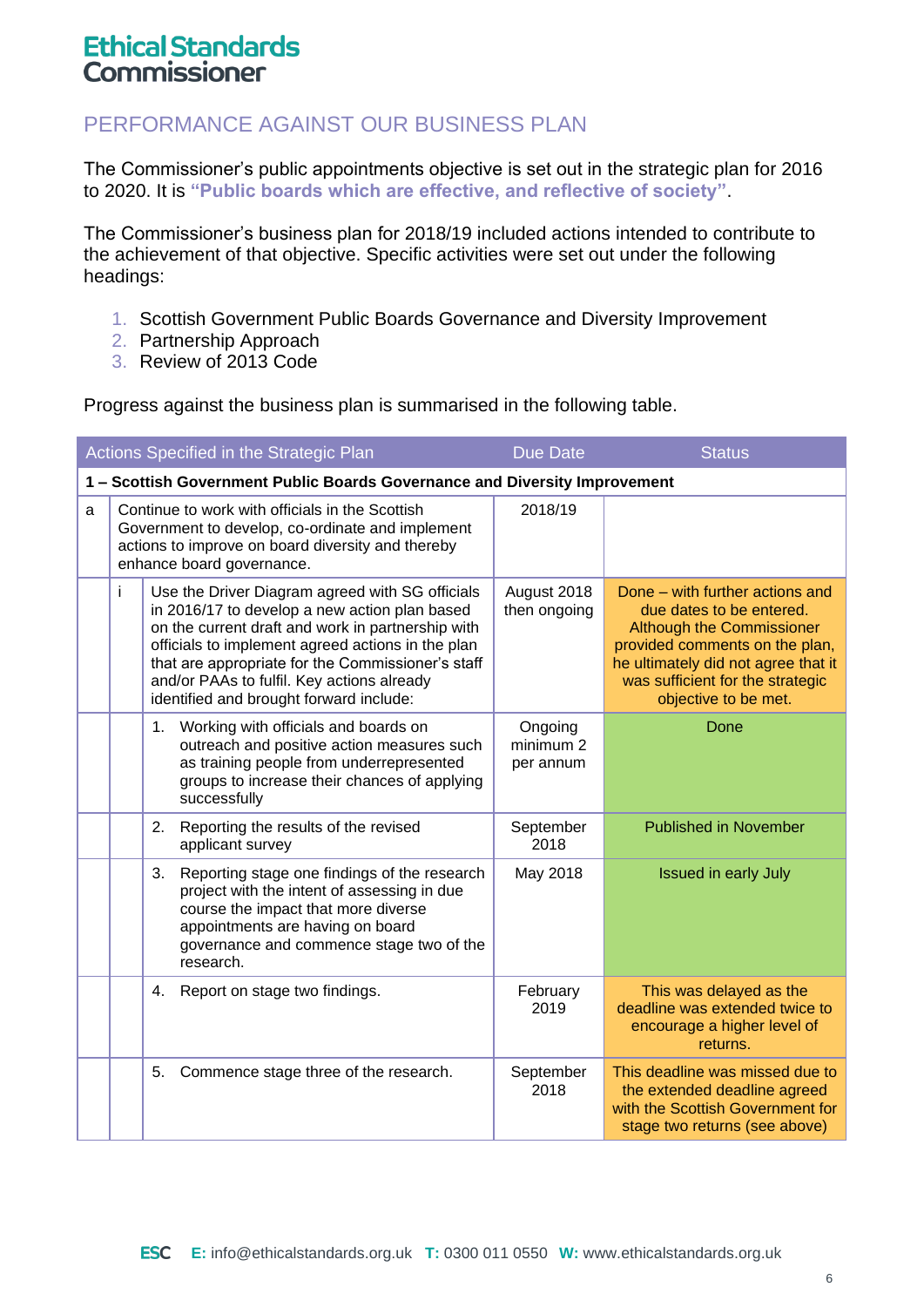|   |                                                                                                                                                                                                                                                 | Actions Specified in the Strategic Plan                                                                                                                                                                         | <b>Due Date</b>   | <b>Status</b>                                                                                 |  |  |  |
|---|-------------------------------------------------------------------------------------------------------------------------------------------------------------------------------------------------------------------------------------------------|-----------------------------------------------------------------------------------------------------------------------------------------------------------------------------------------------------------------|-------------------|-----------------------------------------------------------------------------------------------|--|--|--|
|   |                                                                                                                                                                                                                                                 | 6. Commence stage four of the research<br>(qualitative).                                                                                                                                                        | October<br>2018   | Five reports on good practice<br>published in this year as a result<br>of the review.         |  |  |  |
|   | ii.                                                                                                                                                                                                                                             | New actions include:                                                                                                                                                                                            |                   |                                                                                               |  |  |  |
|   |                                                                                                                                                                                                                                                 | Running, along with officials, a mentoring<br>1.<br>scheme with the purpose of developing<br>current members from underrepresented<br>groups to become chairs in the future.<br>Assessing scheme effectiveness. | Ongoing           | Done                                                                                          |  |  |  |
|   |                                                                                                                                                                                                                                                 | Working with officials to develop a plan of<br>2.<br>action specifically intended to redress<br>underrepresentation of disabled people.                                                                         | <b>July 2018</b>  | Not produced. The Scottish<br>Government has not committed<br>to the production of this plan. |  |  |  |
|   |                                                                                                                                                                                                                                                 | Working with officials to develop a plan of<br>3.<br>action specifically intended to redress<br>underrepresentation of people under the<br>age of 50.                                                           | September<br>2018 | Not produced. The Scottish<br>Government has not committed<br>to the production of this plan. |  |  |  |
|   | 2 – Partnership Approach (E)                                                                                                                                                                                                                    |                                                                                                                                                                                                                 |                   |                                                                                               |  |  |  |
| a |                                                                                                                                                                                                                                                 | Continue to work in partnership with the Scottish<br>Government public appointments team to implement<br>the agreed approach to forward planning. (costs<br>cover all four years)                               | 2019/20           |                                                                                               |  |  |  |
|   | Ť                                                                                                                                                                                                                                               | Working with officials to enhance strategic<br>planning for appointment activity by allocating<br>PAAs at the long term strategic planning stage<br>before appointment rounds are agreed and in<br>train        | 2018/19           | Done                                                                                          |  |  |  |
|   | ïi                                                                                                                                                                                                                                              | Run joint SG and PAAs as well as PAAs only<br>Communications Days to train on new<br>developments in public appointments.                                                                                       | Four per<br>annum | Done                                                                                          |  |  |  |
|   |                                                                                                                                                                                                                                                 | 3 - Review of 2013 Code (F)                                                                                                                                                                                     |                   |                                                                                               |  |  |  |
| a |                                                                                                                                                                                                                                                 | Conduct a full review of the effectiveness of the 2013<br>Code during the period of this plan<br>(costs allocated to 2016/17, 2018/19 and 2019/20)                                                              | 2019/20           |                                                                                               |  |  |  |
|   | j.<br>Conduct stage 3 of the thematic review of the<br>2013 Code's operation. This will be a review of<br>progress against the recommendations made in<br>the report on stage 2 of the thematic review.<br>Initial scope for this will include: |                                                                                                                                                                                                                 | 2017/18           |                                                                                               |  |  |  |
|   |                                                                                                                                                                                                                                                 | Report on the effectiveness of the lessons<br>1.<br>learned process                                                                                                                                             | August 2018       | <b>Published in September</b>                                                                 |  |  |  |
|   |                                                                                                                                                                                                                                                 | Report on board succession planning<br>2.                                                                                                                                                                       | <b>July 2018</b>  | <b>Published in September</b>                                                                 |  |  |  |
|   |                                                                                                                                                                                                                                                 | Stage one report on the impact of diversity<br>3.<br>on board governance                                                                                                                                        | May 2018          | Agreed with the Scottish<br>Government and Issued to<br>boards in early July                  |  |  |  |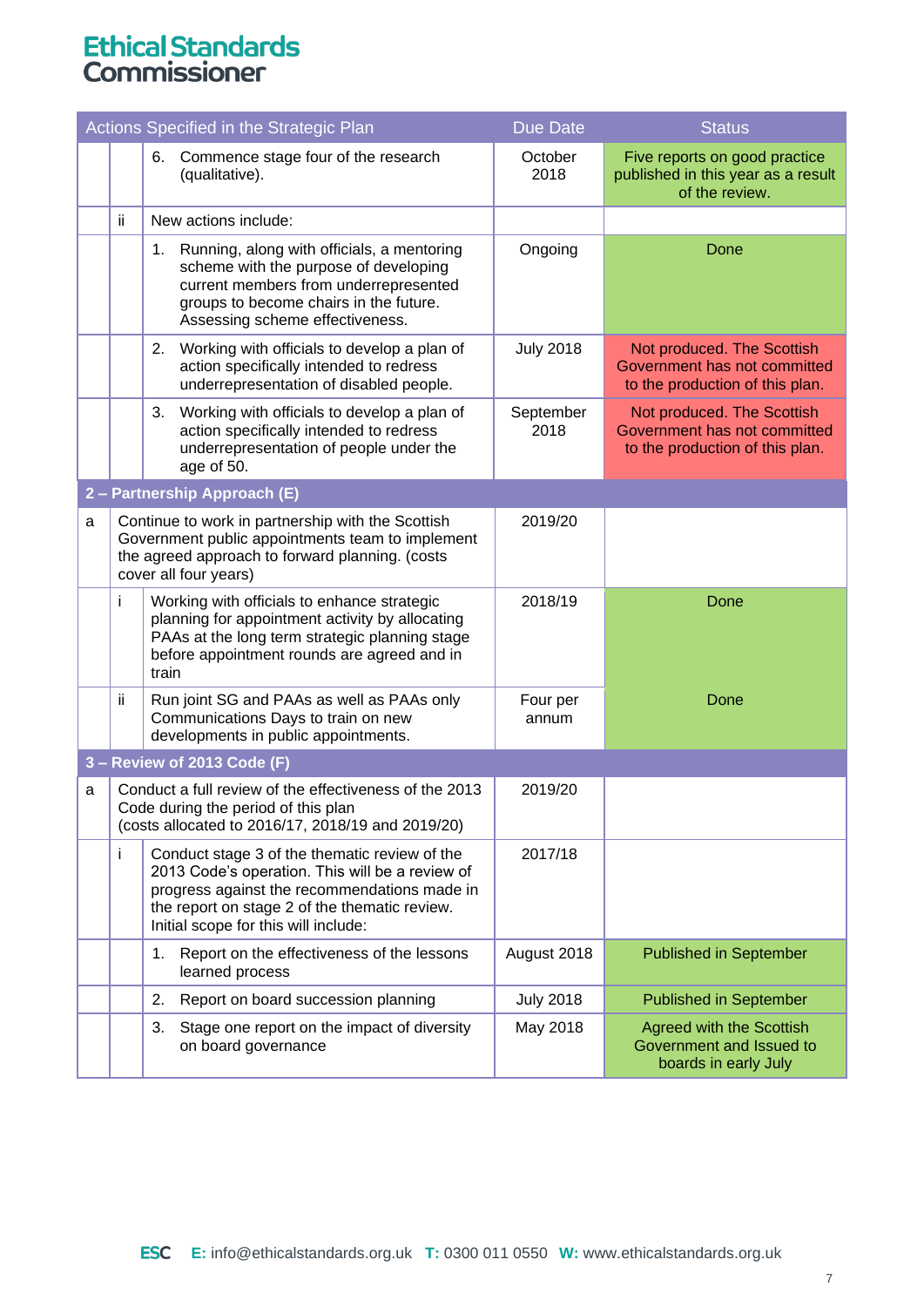|                |                                                                                                                                                                                                                        | <b>Annual Actions</b>                                                                                                                                                                                                     | <b>Due Date</b>                                       | <b>Status</b>                                                                                                                              |
|----------------|------------------------------------------------------------------------------------------------------------------------------------------------------------------------------------------------------------------------|---------------------------------------------------------------------------------------------------------------------------------------------------------------------------------------------------------------------------|-------------------------------------------------------|--------------------------------------------------------------------------------------------------------------------------------------------|
| 1              | Conduct annual SLA discussion with<br>each PAA to discuss contribution to<br>appointment round, training needs and<br>trends                                                                                           |                                                                                                                                                                                                                           | Sep/Oct<br>and<br>Jan to Mar                          | Done                                                                                                                                       |
| $\overline{2}$ |                                                                                                                                                                                                                        | Provide training for panel members<br>if/when requested                                                                                                                                                                   | As required                                           | Done                                                                                                                                       |
| 3              |                                                                                                                                                                                                                        | Post case studies of examples of<br>successful new approaches on website.                                                                                                                                                 | When PAAs advise<br>round is appropriate<br>for study | None submitted by PAAs for<br>consideration.                                                                                               |
| $\overline{4}$ |                                                                                                                                                                                                                        | Write new content for and transfer a<br>proportion of the existing content from<br>the old to the new website.                                                                                                            | <b>TBC</b><br>according to agreed<br>timetable        | Done                                                                                                                                       |
| 5              |                                                                                                                                                                                                                        | Prepare a briefing for the new<br>Commissioner on the public<br>appointments system.                                                                                                                                      | March 2019                                            | Done                                                                                                                                       |
| 6              | Amend guidance on the Code and<br>potentially the Code itself to take<br>account of changes made to public<br>appointments following enactment of the<br>Gender Representation on Public<br>Boards (Scotland) Act 2018 |                                                                                                                                                                                                                           | September 2018                                        | Guidance redrafted and issued in<br>March. It could not take account of<br>the 2018 Act as its provisions have<br>not yet come into force. |
| $\overline{7}$ |                                                                                                                                                                                                                        | Provide briefings to SG officials and<br>parliamentary clerks/committees on the<br>regulated public appointments process<br>and in particular on cases in which<br>appointments are subject to<br>parliamentary approval. | Ongoing                                               | Done                                                                                                                                       |
| 8              |                                                                                                                                                                                                                        | Provide training for Scottish<br>Government Graduate Development<br>Programme/Fast-streamers on ESC<br>regulation of public appointments.                                                                                 | Once per annum<br>date TBC                            | Not done as the Scottish<br>Government did not run a<br>programme during the course of the<br>year.                                        |
| 9              |                                                                                                                                                                                                                        | Provide training for independent panel<br>One group session<br>members on their role and<br>per annum<br>date TBC<br>responsibilities under the Code.                                                                     |                                                       | Session run in June. Formal<br>feedback provided and course may<br>be rerun for others.                                                    |
| 10             | Draft "Diversity Delivers - Ten Years<br>On" for publication.                                                                                                                                                          |                                                                                                                                                                                                                           | November 2018                                         | Published in March 2019.                                                                                                                   |
| 11             | Revise public appointments records and<br>records management procedures to<br>respond to the results of the GDPR data<br>audit.                                                                                        |                                                                                                                                                                                                                           |                                                       |                                                                                                                                            |
|                | i                                                                                                                                                                                                                      | Prepare project plan                                                                                                                                                                                                      | <b>June 2018</b>                                      | Done.                                                                                                                                      |
|                | ij.                                                                                                                                                                                                                    | Complete actions                                                                                                                                                                                                          | Ongoing                                               | All complete as per plan including<br>SLA revision.                                                                                        |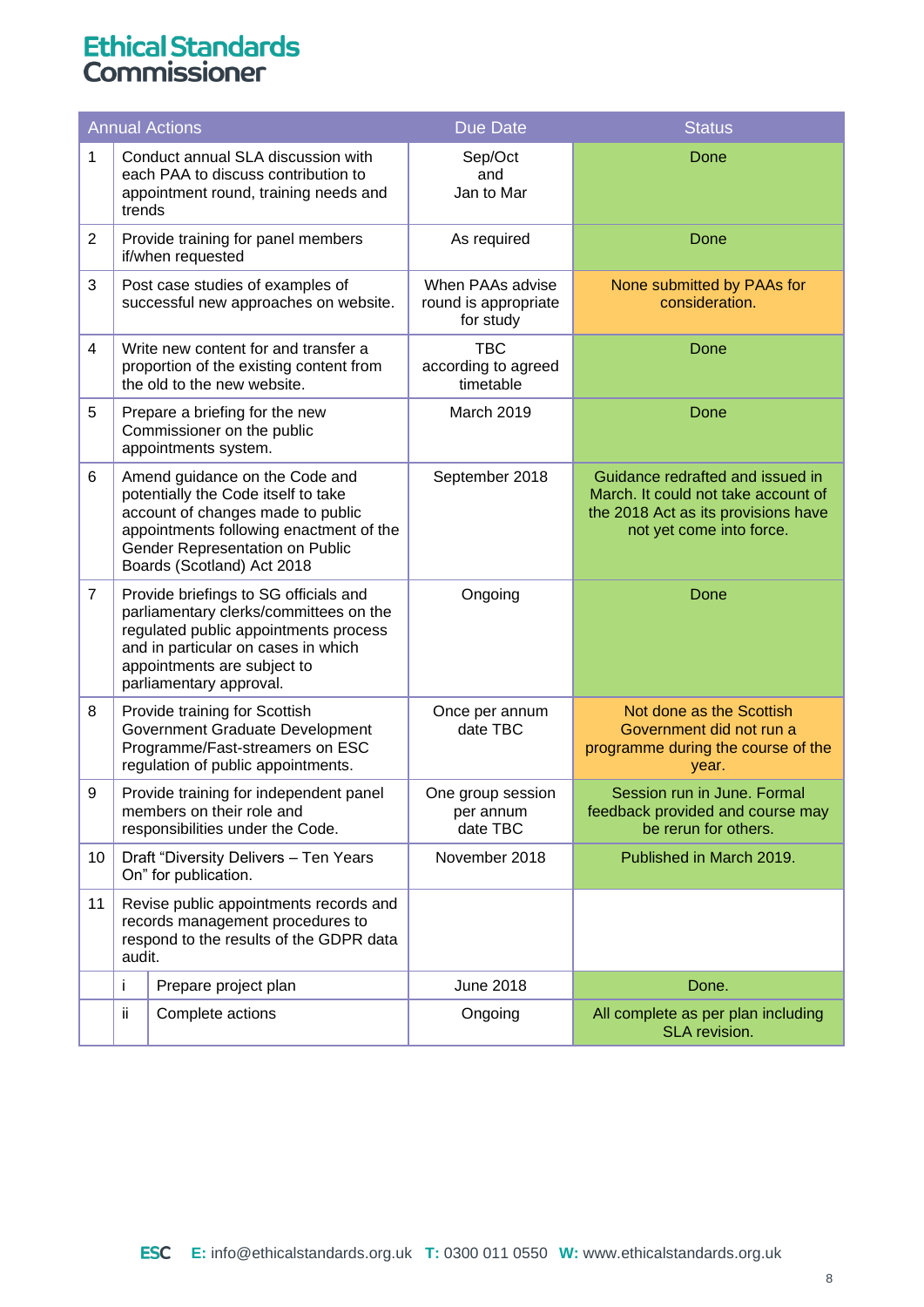|   | Performance measures                                                                                          | Due Date             | <b>Status</b> |
|---|---------------------------------------------------------------------------------------------------------------|----------------------|---------------|
|   | Numbers of regulated bodies and posts                                                                         |                      | Done          |
| 2 | Number of appointment rounds initiated and completed                                                          |                      | Done          |
| 3 | Number of applications and appointments                                                                       |                      | Done          |
| 4 | Time taken for individual stages of appointment rounds                                                        |                      | Done          |
| 5 | Timing of re-appointments                                                                                     | Published in         | Done          |
| 6 | Numbers of people appointed who have not previously held and do<br>not currently hold a regulated appointment | <b>Annual Report</b> | Done          |
| 7 | Satisfaction levels with appointment process                                                                  |                      | Done          |
| 8 | Changes in demographic profile of applicants, appointees and<br>board membership                              |                      | Done          |
| 9 | Performance against Diversity Delivers targets                                                                |                      | Done          |

| KEV<br>.<br>complete.<br>NE 1 | complete:<br>י+י ה∟<br>artialiv · · | done:<br>IM OT |
|-------------------------------|-------------------------------------|----------------|
|-------------------------------|-------------------------------------|----------------|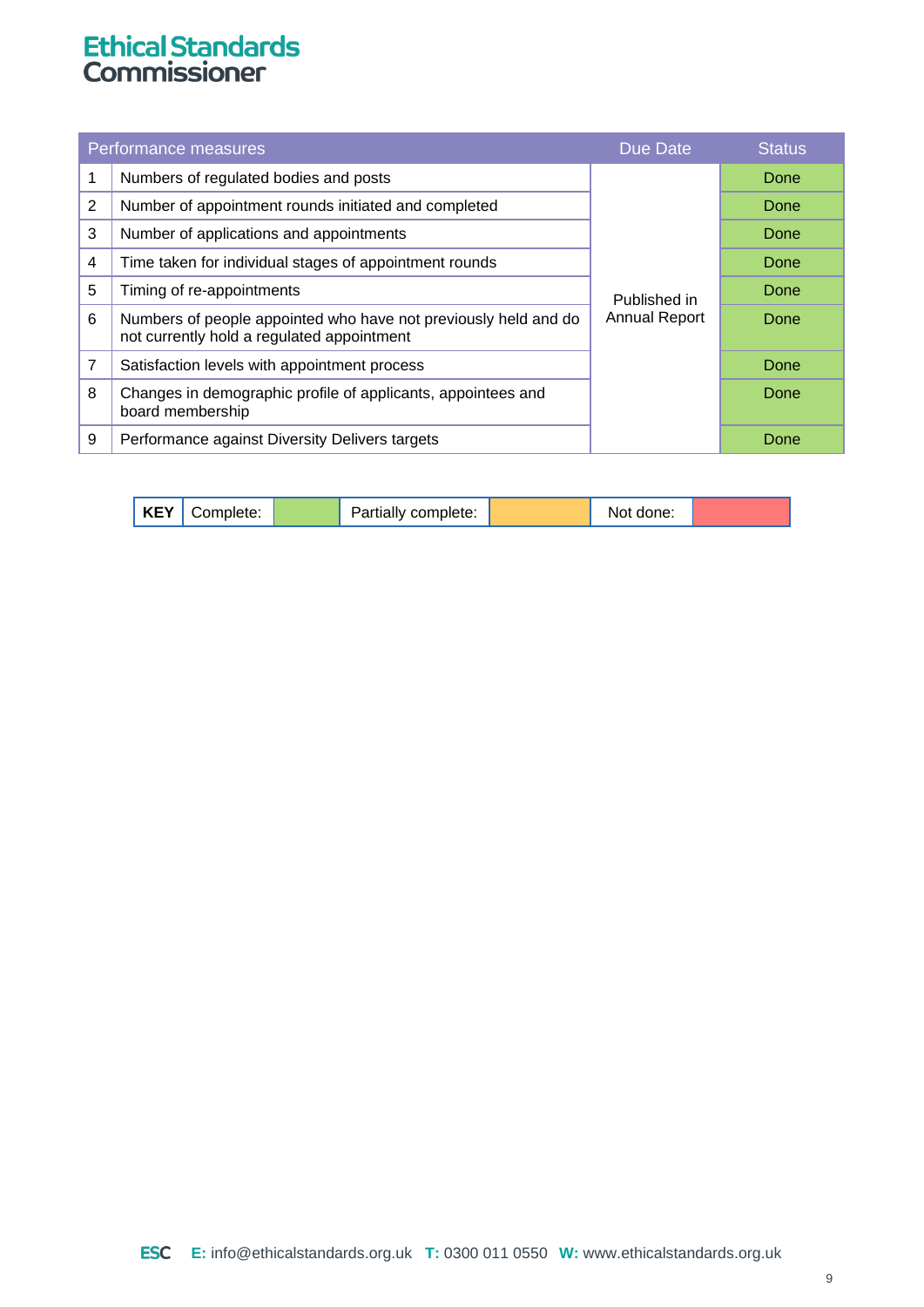### MONITORING AND REPORTING

All information under this heading relates to the Commissioner's statutory duties to monitor and report on appointment activity and to provide guidance on application of the Code.

The Commissioner's remit extended to 678 posts on the boards of 96 public bodies at the year end. In the case of a proportion of these bodies, such as regional colleges, only the chair appointments are regulated. Additionally, some bodies are statutorily included in the Commissioner's remit even though they are either abolished or no longer active.

### **How many bodies and positions do we regulate?**

| At 31 March                               | 2019 | 2018 | 2017 |
|-------------------------------------------|------|------|------|
| No. of bodies regulated                   | 96   | 96   | 94   |
| No. of posts regulated                    | 678  | 661  | 680  |
| Avg. no. of regulated positions per board | 7.1  | 6.9  | 7.2  |

Two bodies were removed from the Commissioner's remit (Scottish Advisory Committee on Distinction Awards and NHS Health Scotland) and two were added (the Independent Living Fund and the Scottish Commission on Social Security) during the course of the year. We also provided oversight of two appointment rounds, the boards of which are due to be added to the Commissioner's remit during the next financial year (Public Health Scotland and the South of Scotland Enterprise Agency). Such oversight is predicated on no appointments being made until such time as statutory regulation is in place.

A list of the regulated bodies is available at [www.ethicalstandards.org.uk.](http://www.ethicalstandards.org.uk/)

### **How many appointments did we oversee?**

During the year, we scrutinised the appointment of 168 board members to 53 public bodies. Appointments are made through a process called an appointment round. Multiple appointments can be made through a single appointment round and bodies can run more than one round in a single year. In certain circumstances we allocate a Public Appointments Adviser (PAA) to scrutinise the round. We report on these allocations rather than the number of appointment rounds as this better reflects our actual workload - not every allocation becomes an appointment round.

| <b>Allocations made</b>            |     | 2018/19   2017/18   2016/17 |    |
|------------------------------------|-----|-----------------------------|----|
| Brought forward from previous year | 43  | 24                          | 27 |
| Started in year                    | 96  | 90                          | 41 |
| <b>Active during year</b>          | 139 | 114                         | 68 |
| Completed                          | 81  | 71                          | 44 |
| Open at end of year                | 58  | 43                          | 24 |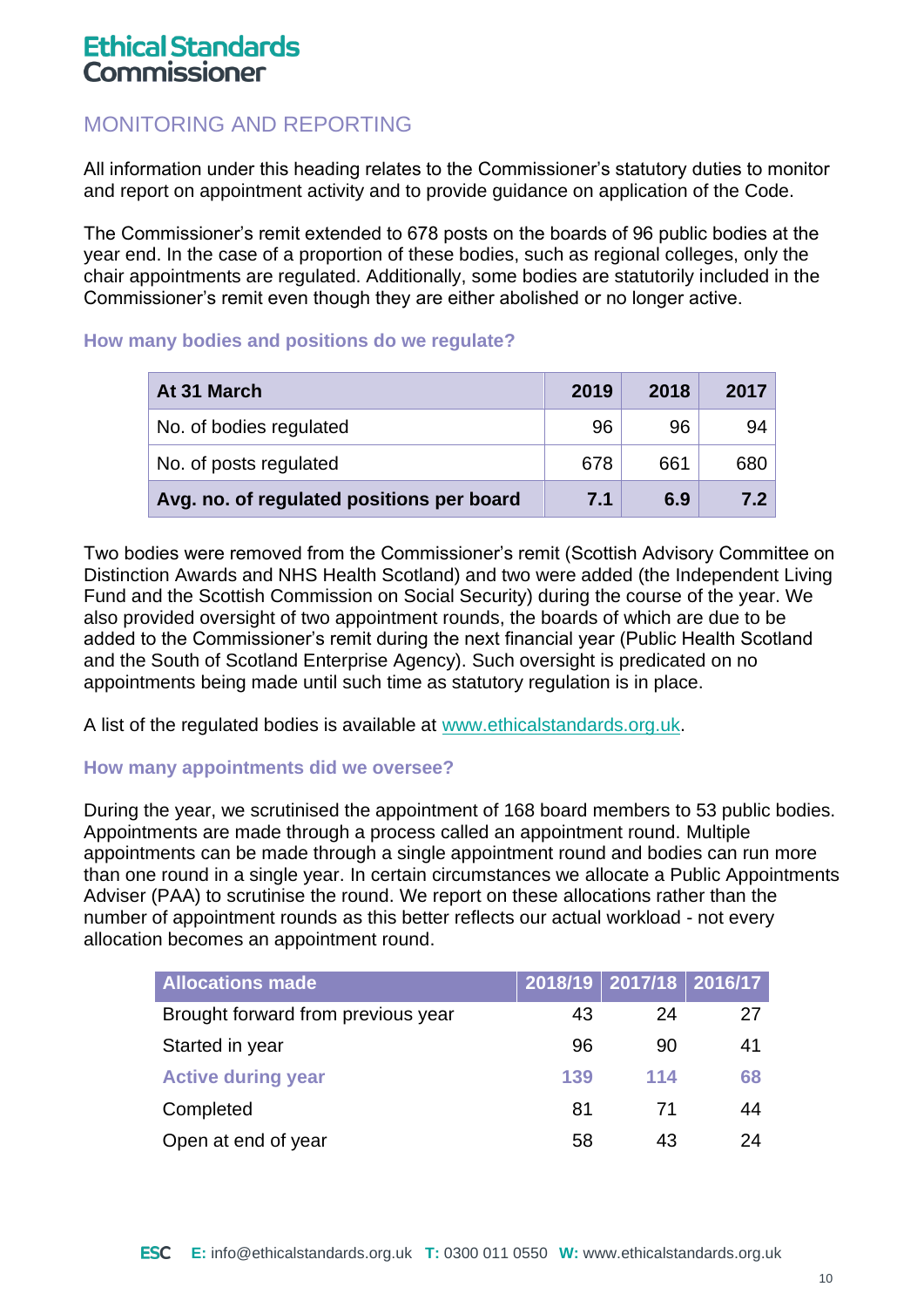The oversight levels for allocations in 2018/19 are set out in the table below. How the Commissioner decides on an appropriate oversight level is explained in the guidance on application of the Code.

| <b>Scrutiny of</b><br>appointment rounds | 2018/19 | <b>HIGH</b> | <b>HIGH</b><br>(SG request) | <b>MEDIUM</b> | <b>MEDIUM</b><br>(SG request) | <b>LOW</b> | TBC. |
|------------------------------------------|---------|-------------|-----------------------------|---------------|-------------------------------|------------|------|
| Started in year                          | 96      | 48          | ົ                           | 13            |                               | 16         | 17   |
| Carried forward from<br>previous year    | 43      | 18          |                             | 5             | 0                             | 9          | 10   |
| Total active in year                     | 139     | 66          | 3                           | 18            |                               | 25         | 27   |
| Incomplete at year end                   | 58      | 37          |                             | ◠             |                               | 10         | 8    |
| <b>Total completed in</b><br>year        | 81      | 29          | $\overline{2}$              | 16            |                               | 15         | 19   |

TBC reflects the Commissioner's allocation of PAAs to rounds at a much earlier stage in planning and before any decisions have been reached on whether, and if so, how many, appointments are to be made. A proportion of early engagement allocations did not result in appointment rounds.

For a more detailed breakdown of appointment activity see Appendix 1. The data in Appendix 1 is supplied by the Scottish Government. It covers a calendar rather than financial year. It sets out all appointments made by the Scottish Ministers in 2018, the number of applications for the posts and the scrutiny level applied by the Commissioner.

### **How many people apply for a public appointment?**

During 2018, 168 appointments were made to 53 public bodies following 2,832 applications from 2,058 applicants.

This information is provided by the Scottish Government and relates to a calendar year.

| <b>Number of</b>                     | 2018  | 2017  | 2016  |
|--------------------------------------|-------|-------|-------|
| Applications                         | 2,832 | 2,048 | 1,790 |
| Appointments                         | 168   | 108   | 99    |
| Average applications per appointment | 16.9  | 19.1  | 18.1  |
|                                      |       |       |       |
| <b>Number of applications</b>        | 2018  | 2017  | 2016  |
| Applied                              | 2,832 | 2,048 | 1,790 |
| Reached shortlist                    | 2,827 | 2,017 | 1,785 |
| Invited to interview                 | 580   | 368   | 341   |
| Recommended for appointment          | 176   | 132   | 105   |

Appointed 168 108 99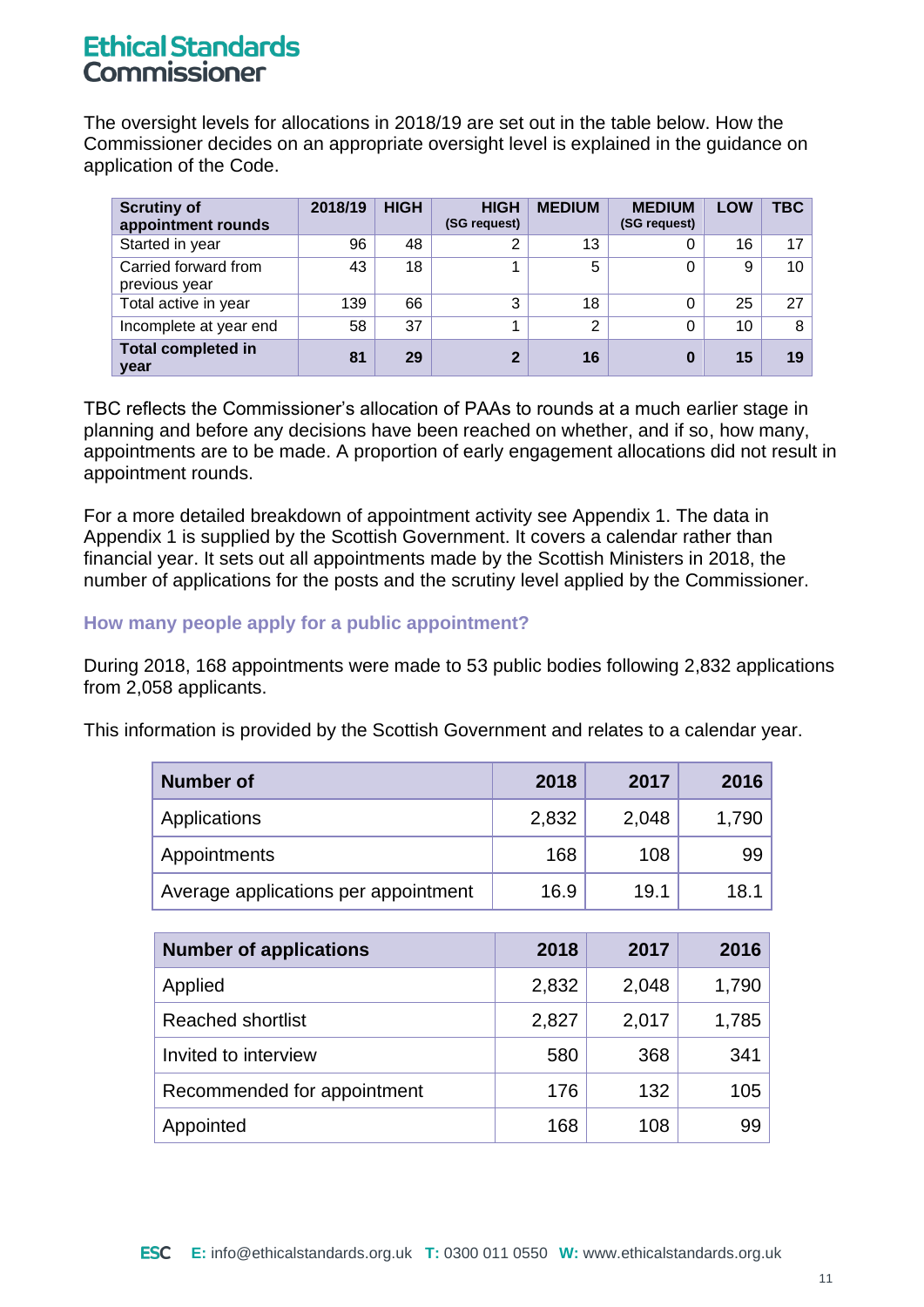### **How long does an appointment round take?**

As with the appointments' statistics, much of the material relating to these measures is provided to the Commissioner by the Scottish Government and relates to a calendar year.

Concerns have historically been raised about the time taken for appointment rounds and reappointments and the Commissioner therefore included indicative targets for timescales in guidance on application of the Code.

 $\checkmark$  All of the indicative targets have been surpassed in the last three reporting years.

The following tables provide information on the time taken for appointment rounds and for appointment and reappointment decisions to be made. The 2018 appointment rounds concerned are listed in Appendix 1.

The following table shows the average time taken to appoint a member from the date of planning to the Minister's appointment decision.

|                               |      | $2018$ 2017 2016 |      | <b>TARGET</b>                         |
|-------------------------------|------|------------------|------|---------------------------------------|
| Number of rounds              | 70.  | 49               | 40   |                                       |
| Average time taken<br>(weeks) | 18.9 | 18.2             | 19.8 | Up to 16 and no more<br>than 20 weeks |

| <b>Stage</b>                          | 2018                                                                                                         | 2017            | 2016            |                 |
|---------------------------------------|--------------------------------------------------------------------------------------------------------------|-----------------|-----------------|-----------------|
| From                                  | To                                                                                                           | No. of<br>weeks | No. of<br>weeks | No. of<br>weeks |
| Closing date for<br>applications      | Date when all applicants are informed<br>about the final appointment decision                                | 12.2            | 8.9             | 11.9            |
| Date of interviews                    | Date when all applicants are informed<br>about the final appointment decision                                | 6.6             | 5.2             | 6.6             |
| Selection panel report                | Ministerial decision                                                                                         | 1.9             | 6.8             | 1.4             |
| Date on which the<br>round is planned | Date on which the minister makes his or<br>her appointment decision (overall time for<br>purposes of target) | 18.9            | 18.2            | 19.8            |
| Date on which the<br>round is planned | Date on which applicants are informed of<br>the appointment decision                                         | 20.2            | 18.0            | 20.9            |

An appointment to the board of a public body is for a set number of years. At the end of this period, the board member's term of office may cease or they may be re-appointed. We ask the appointing Minister to give board members reasonable notice of their decision.

|                                                                                     | 2018         | 2017         | 2016         | Target              |
|-------------------------------------------------------------------------------------|--------------|--------------|--------------|---------------------|
|                                                                                     | <b>Weeks</b> | <b>Weeks</b> | <b>Weeks</b> | (Min. no. of weeks) |
| Amount of notice given to<br>re-appointees before term of<br>appointment due to end | 21           | 21           | 18           |                     |
| Number of people reappointed                                                        | 96           | 107          | 62           |                     |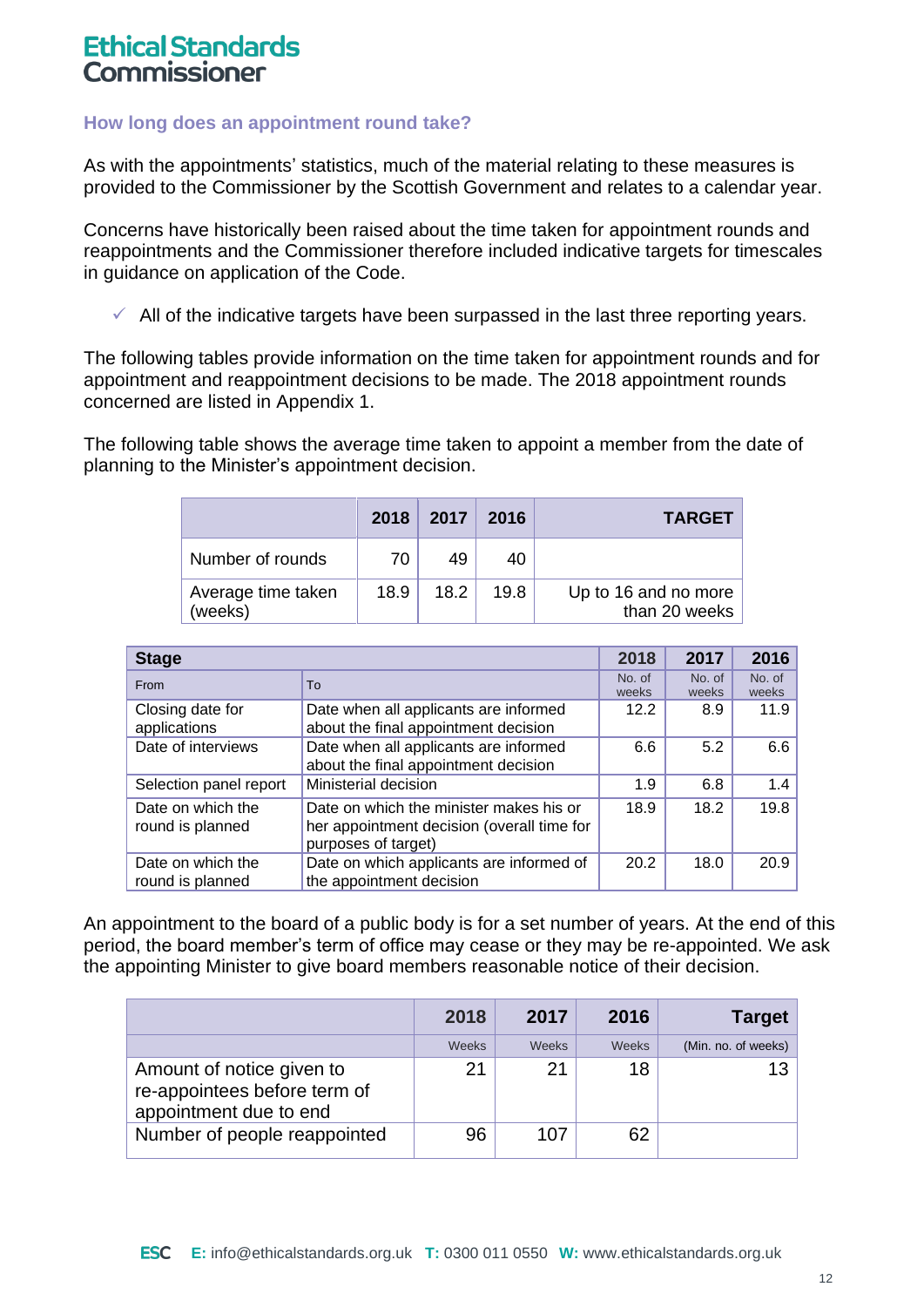### **How many applicants hold or have held a public appointment?**

This indicator relates to whether applicants hold or have previously held a public appointment.

|                                                                                  | 2018       |      |              |      | 2017       |      |              |      |
|----------------------------------------------------------------------------------|------------|------|--------------|------|------------|------|--------------|------|
|                                                                                  | Applicants | $\%$ | Applications | %    | Applicants | $\%$ | Applications | $\%$ |
| Total                                                                            | 2,058      |      | 2,832        |      | 1,694      |      | 2,048        |      |
| Currently holds<br>/previously held a public<br>appointment*                     | 348        | 16.9 | 612          | 21.6 | 317        | 18.7 | 507          | 24.7 |
| <b>Currently holds</b><br>/previously held a<br>regulated public<br>appointment* | 249        | 12.1 | 467          | 16.5 | 173        | 10.2 | 315          | 15.4 |
| Did not say                                                                      | 81         | 3.9  | 92           | 3.2  | 43         | 2.5  | 52           | 2.5  |

\*Applicants who complete the relevant fields on the application form do not restrict themselves to listing regulated appointments. Two figures are provided as a consequence; the number of those who have declared any appointment and those who declared regulated appointments. The former includes children's panels, housing associations, tribunals, justice of the peace posts and appointments in England among others.

### **Ministers interviewing applicants**

The guidance on application of the Code indicates that meetings with appointable applicants are anticipated particularly in the case of significant chair appointments. During 2018, the Scottish Ministers met the potential appointees on the rounds for:

- Edinburgh College (Chair)
- Scottish Commission on Social Security (Chair)
- Creative Scotland (Chair and Members)
- Accounts Commission for Scotland (Members)
- Cairngorms National Park Authority (Members)
- Loch Lomond and The Trossachs National Park Authority (Members)
- Scottish Enterprise (Members)
- Visit Scotland (Members)

#### **What do applicants think of the appointments process?**

The Commissioner published the 2017 Annual Applicant Research report in November 2018 and a summary of its findings was included in the last annual report. Work on the 2018 applicant survey, covering a much higher number of appointment rounds, is now underway and will be published on our website in the autumn.

In summary:

- 2,230 applicants (79% of all applicants) were asked for their views on 53 appointment rounds. This is in comparison to 1,601 applicants covering 40 rounds in 2017 and 805 applicants covering 16 rounds in 2016.
- 779 applicants responded in full or in part (35%). This is a decrease of 3 percentage points on response rates in comparison with the 2017 annual survey. Some of the lack of response may be attributable to the fact that surveys for 29 rounds were run at the beginning of 2019 in an effort to capture views of as many applicants as possible. Efforts are being made in 2019 to run surveys in more timeously manner.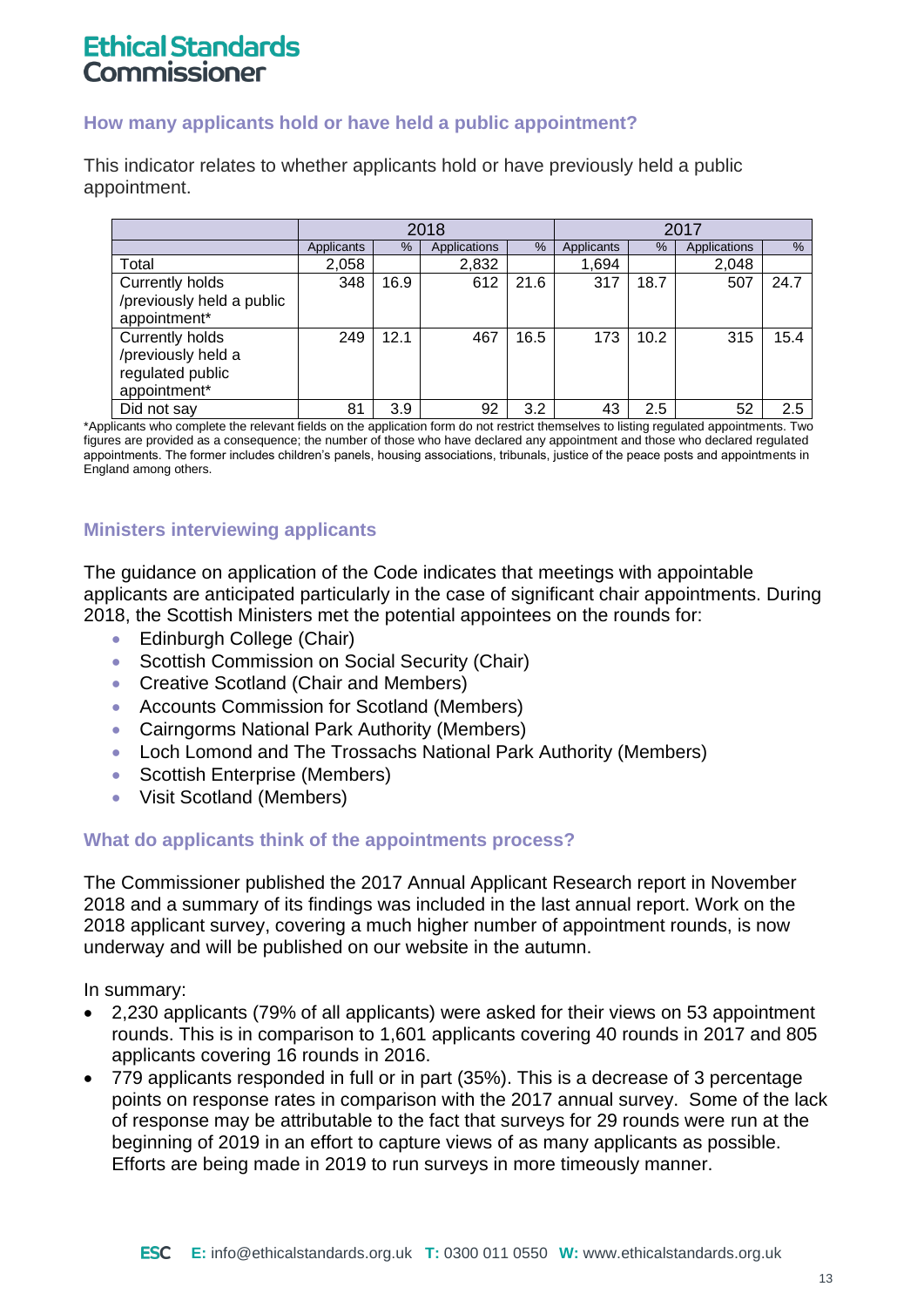We also ask public body and panel chairs to provide their views on the contribution of our PAA and on the appointments process. We use a simple 1 to 5 scale (5 is very satisfied, 1 is very dissatisfied), the results of which have consistently exceeded 4 in the past two years.

| <b>Average satisfaction level</b> | 2018/19 | 2017/18 | 2016/17 |
|-----------------------------------|---------|---------|---------|
| <b>PAA's contribution</b>         | 4.71    | 4.55    | 4.65    |
| Appointments process              | 4.21    | 4.18    | 3.96    |

It is heartening to see year on year improvements in respect of panel member views on PAA input and the appointments process. Any comments or constructive suggestions made are acted upon by the PAT and/or the Commissioner as appropriate.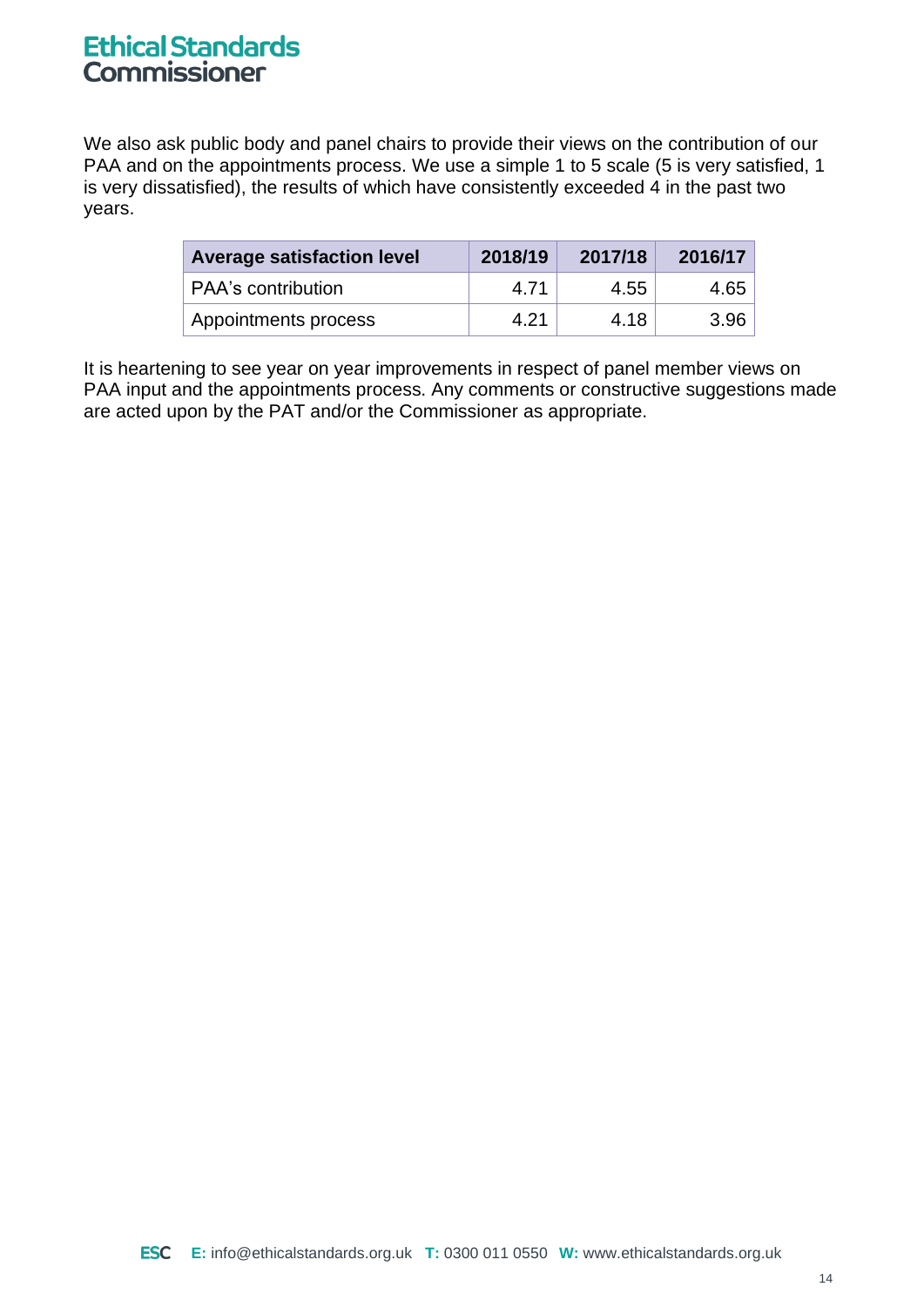### PROVIDING GUIDANCE

### **Enquiries and reports arising from scrutiny**

The following tables summarise substantive contacts with the office during the reporting year.

| <b>Issues raised</b>                                                                                               | <b>Supplementary</b><br><b>Information</b> | 2018/19      | 2017/18 | 2016/17        |
|--------------------------------------------------------------------------------------------------------------------|--------------------------------------------|--------------|---------|----------------|
| Enquiry - Asked for advice on the Code of<br>Practice                                                              | $1*$                                       | 155          | 167     | 106            |
| Enquiry - Asked for advice on good practice                                                                        |                                            | 27           | 23      | 21             |
| Enquiry – Asked for exceptions to the Code,<br>or term extensions or to discuss options not<br>covered by the Code | $2^*$                                      | 35           | 28      | 38             |
| Diversity research enquiry                                                                                         |                                            | 16           | 48      | $\Omega$       |
| Enquiry - General enquiry on the work of the<br>office                                                             |                                            | 60           | 76      | 46             |
| Enquiries and Reports - Miscellaneous or<br>"Other" enquiries or reports                                           |                                            | 283          | 190     | 181            |
| Enquiry - Freedom of information requests                                                                          |                                            | $\Omega$     | 2       |                |
| Report a complaint about an appointment<br>round                                                                   | 3*                                         | $\mathbf{2}$ | 1       | 5              |
| Report a concern about an appointment<br>round or a failure in administration                                      | $4^*$                                      | 93           | 84      | 55             |
| Report about good practice                                                                                         | $5^*$                                      | 13           | 20      | 6              |
| Report about non-compliance with the Code<br>of Practice                                                           | 6*                                         | 13           | 7       | $\overline{7}$ |
| <b>Totals</b>                                                                                                      |                                            | 697          | 646     | 466            |

\* Narrative below provides further detail.

### 1\* - Requests for advice on the Code of Practice

Comparative analysis of these requests showed that seeking advice related to public confidence issues, such as handling of the fit and proper person test, were the highest in the year concerned. Requests for advice on application and assessment methods followed with enquiries about the role of the PAA at a level just below this. The preponderance of requests for advice in these areas were on a par with the previous year and led the Commissioner to update the statutory guidance in some areas to provide clarification on the Code's requirements.

### 2\* - Exception requests and options discussions

The Scottish Ministers can approach the Commissioner and make a case for specific provisions of the Code to be varied. The Commissioner's agreement allows for courses of action to be taken that would otherwise not comply with the Code.

Twenty-nine such cases were approved during the year in comparison with 21 in 2017/18:

- terms were extended or individuals reappointed beyond the eight-year maximum normally allowed for by the Code three times
- additional appointments were made to four bodies
- changes to panel membership were allowed for nine times, a significant increase on the previous year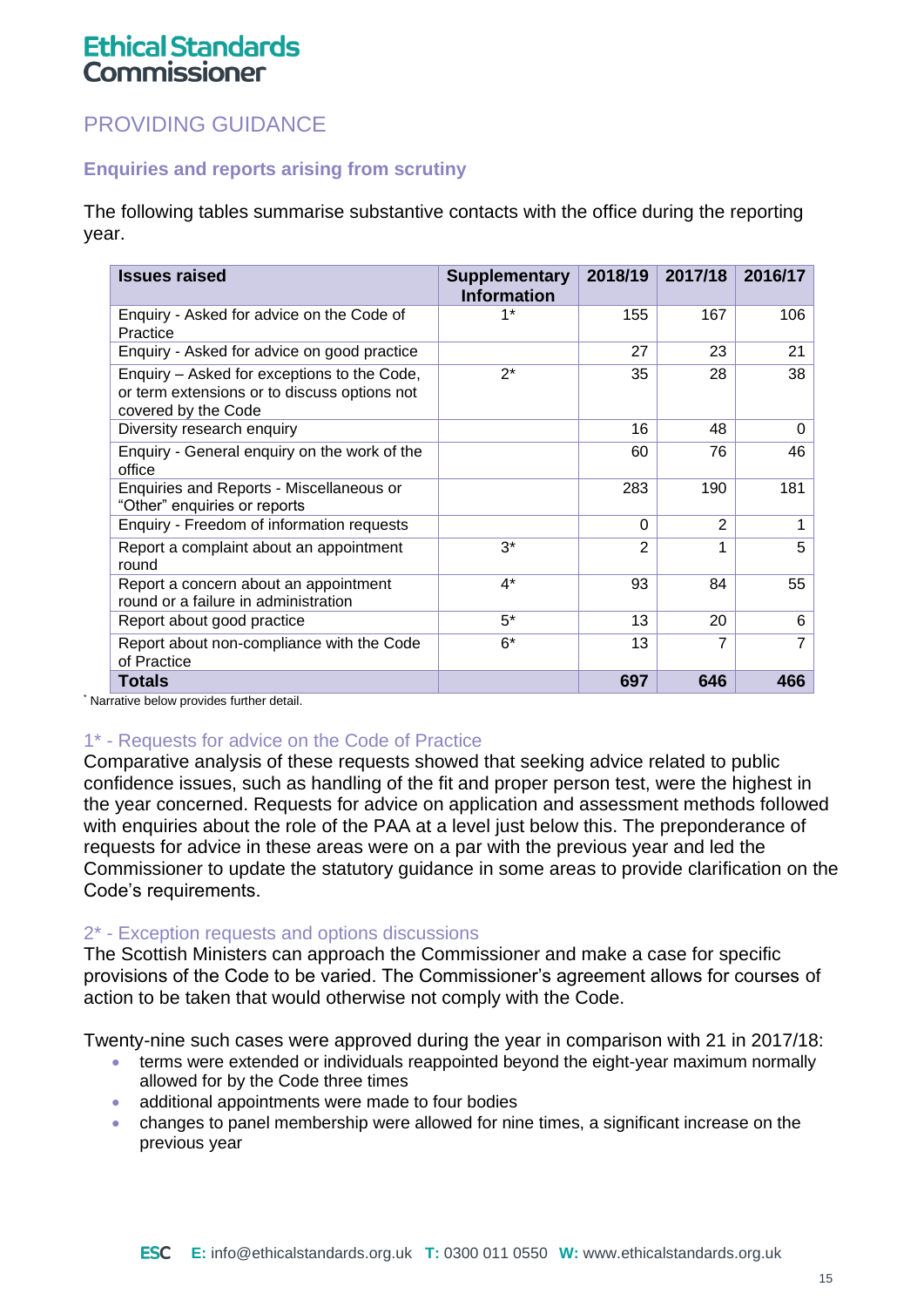- unanticipated vacancies were filled from a reserve list of people considered suitable but not appointed at the conclusion of a recent competition eleven times, almost double that of the previous year
- emergency interim appointments were allowed for two times.

#### 3\* - Report a complaint about an appointment round

Both complaints received in the year were about non-selection for interview for the same appointment round. In the first case, we contacted the Scottish Government and established that the stage 2 complaint investigation had not been completed. We asked for this to be expedited and the complainant was advised of the outcome of his complaint. He did not ask the Commissioner to investigate. In the second case the complainant was referred back to the Scottish Government's complaints process which had not been instigated.

#### 4\* - Reported concerns

There was an increase in reported concerns this year. A relatively high proportion of these related to paucity of engagement with PAAs during the planning phase for appointment rounds. Early engagement is intended to allow for a proper exploration of the needs of the body but was not conducted as effectively and/or frequently as might be considered optimal. There were also concerns raised about the quality of PAT support on a proportion of rounds and PAAs providing more support than anticipated for their role in order to keep rounds on track and facilitate a successful outcome. The issue of PAA support for rounds in such circumstances was discussed with the head of PAT during the course of the year.

#### 5\* - Reported good practice

One good practice report related to the panel taking time to conduct a good quality wash up meeting to learn lessons from the appointment round used to find members for the Scottish Fire and Rescue Service. This is something that the Commissioner actively encourages. Another report related to the detailed steps taken by a directorate to change its approach for the appointment round used to find a chair for Architecture & Design Scotland. This was required due to the prior round's failure. The selection panel on the appointment round for the Scottish Police Authority included the chair of the SPA's nominations committee which was also considered good practice. The same round was commended for the early provision of management information to the panel to inform its decision making and good quality early engagement with the panel chair. Other good practice reports related to the diversity in governance research findings. Case studies from the qualitative research are available to view on our website. The most positive report on good practice in attraction was from the appointment round to find new members for the Scottish Housing Regulator. The body was actively engaged in the production of the applicant information pack and it was more accessible than standard materials. They also produced videos on how to apply for roles and on the role of the board member. Additionally, they ran two open events targeted at their applicant pool.

#### 6\* - Report non-compliance

This category of report increased on the previous year. The instances of non-compliance are listed below.

• A panel chair's apparent attempt to revisit panel decisions due to fit and proper person test concerns that weren't addressed during the stages of assessment.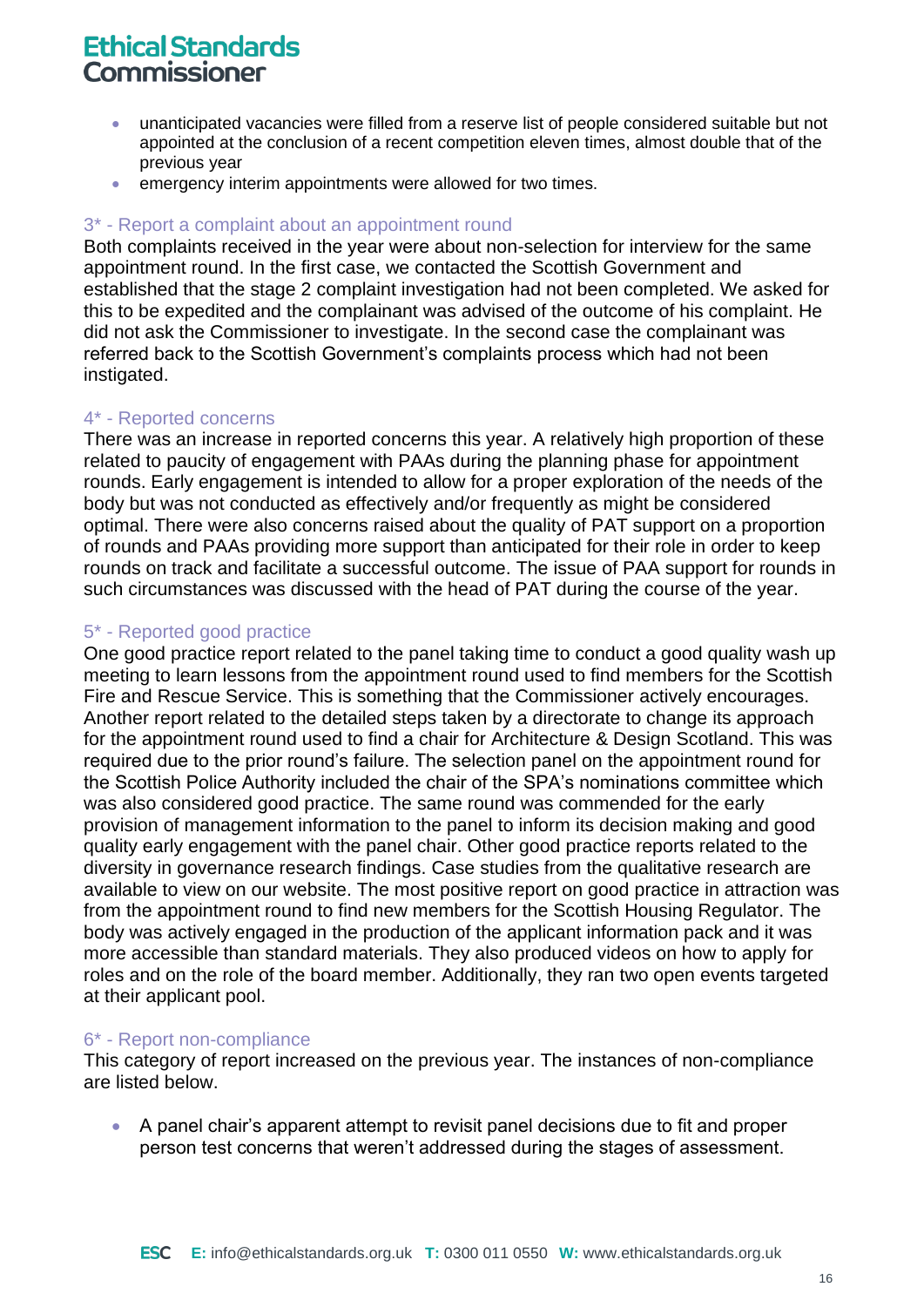- Vacancies for a regulated body being publicised as though they weren't regulated and without any ESC oversight.
- Three packs being published without panel agreement, one of which had to be withdrawn.
- Candidates who failed the fit and proper person test not being advised accordingly and/or offered the opportunity to respond.
- A significant delay in applicant summary production and a failure to include fit and proper person test conclusions in relation to one applicant.
- Two reports relating to a failure on the part of panel members to assess applicants consistently or fairly.
- Two failures on the part of the Scottish Government to notify us of new appointment rounds for body chairs.
- Two failures to produce the applicant summary for all candidates at the conclusion of an appointment round.

PAT and the Scottish Government's cooperation when non-compliance was identified precluded material breaches of the Code arising. In the majority of the cases referred to the Commissioner also issued guidance as to compliance with the Code and subsequently incorporated a proportion of that into the statutory guidance document which was reissued as revised in March 2019.

### **Guidance on application of the Code**

The Commissioner's office provides Code interpretation guidance, primarily to officials and PAAs, on a very frequent, ad hoc basis. Where trends are identified, the Commissioner seeks to provide general guidance with a view to improving on practices and increasing understanding. The Commissioner provided non-statutory guidance during the course of the year on the following topics:

- panel assessment forms
- disqualifications
- the fit and proper person test and references
- good practice in recruitment and selection.

Statutory guidance was also provided during the course of the year on the following topics:

- application of the fit and proper person test including affording applicants an opportunity to respond to concerns
- the content and provision of applicant summaries to ministers

The Commissioner updated the statutory guidance document to take into account statutory guidance which had been provided on an ad hoc basis since the document was previously updated in 2015.

The updated statutory guidance is available on the website: [https://www.ethicalstandards.org.uk/publication/revised-statutory-guidance-application](https://www.ethicalstandards.org.uk/publication/revised-statutory-guidance-application-code-2019-version)[code-2019-version](https://www.ethicalstandards.org.uk/publication/revised-statutory-guidance-application-code-2019-version)

The Commissioner also updated the PAAs comprehensive good practice toolkit during the course of the year.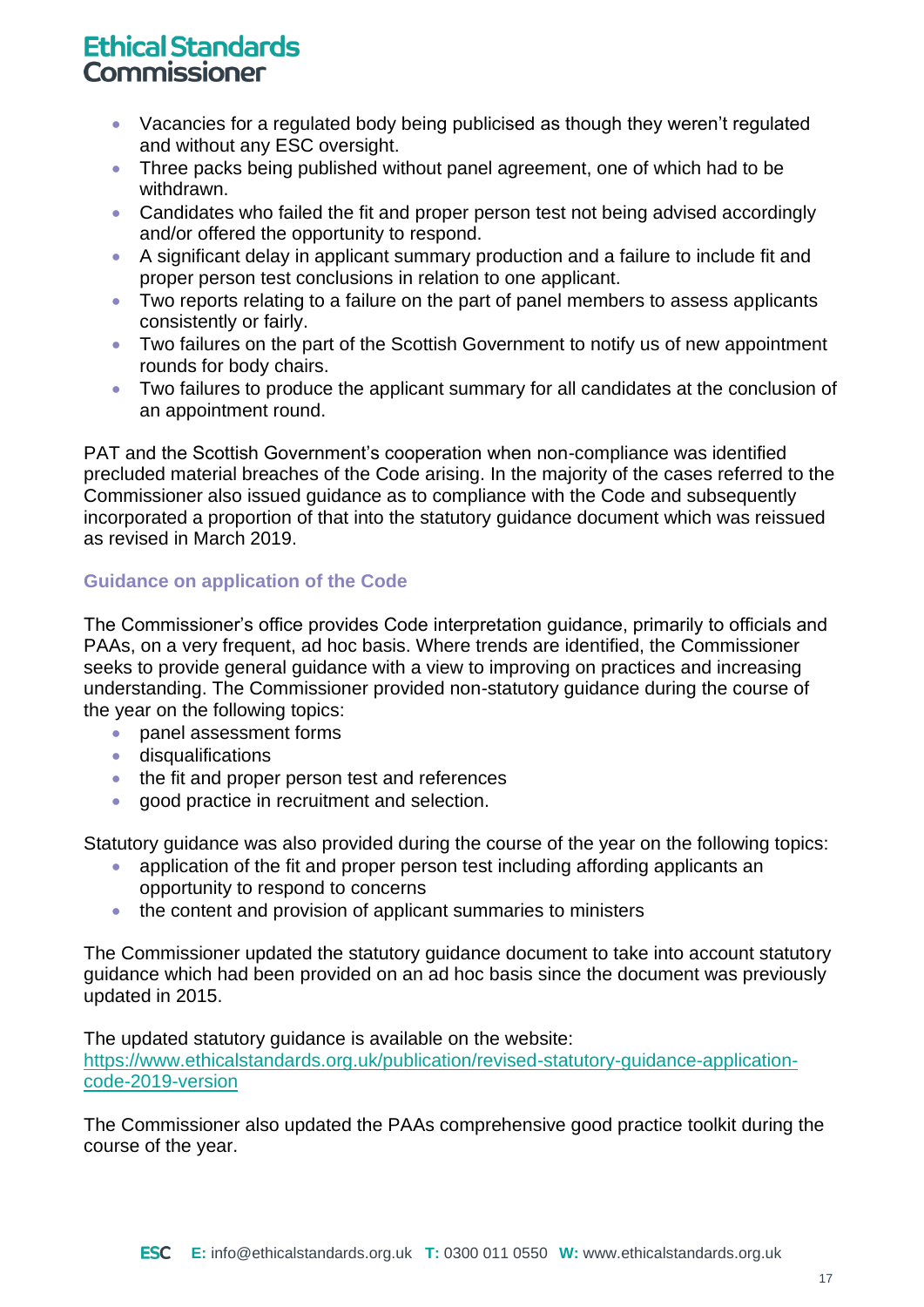### IMPROVING DIVERSITY ON THE BOARDS OF PUBLIC BODIES

We have a statutory duty to use our powers with a view to ensuring that appointments are made fairly and openly and that as far as possible everyone has an opportunity to be considered. As part of our work in this area the Commissioner set targets for Ministers in the strategy document "Diversity Delivers" to encourage applications from as wide a range of people as possible.

The following tables show the extent to which Scotland's board members reflect the population as a whole at the end of 2018 and how it has changed over time.



Demographic profile of board membership

†All board members inclusive of the chair unless otherwise stated. Percentages do not include those who did not make a declaration. ††Black and minority ethnic figures reflect people from a non-white minority ethnic background. \*Scottish Population figures is based on those aged 18 to 49 as a percentage of the whole population aged 18 and over.

\*\*Scottish Population figure is estimated based on information from Stonewall Scotland website.

Profile of board memberst at the end of 2018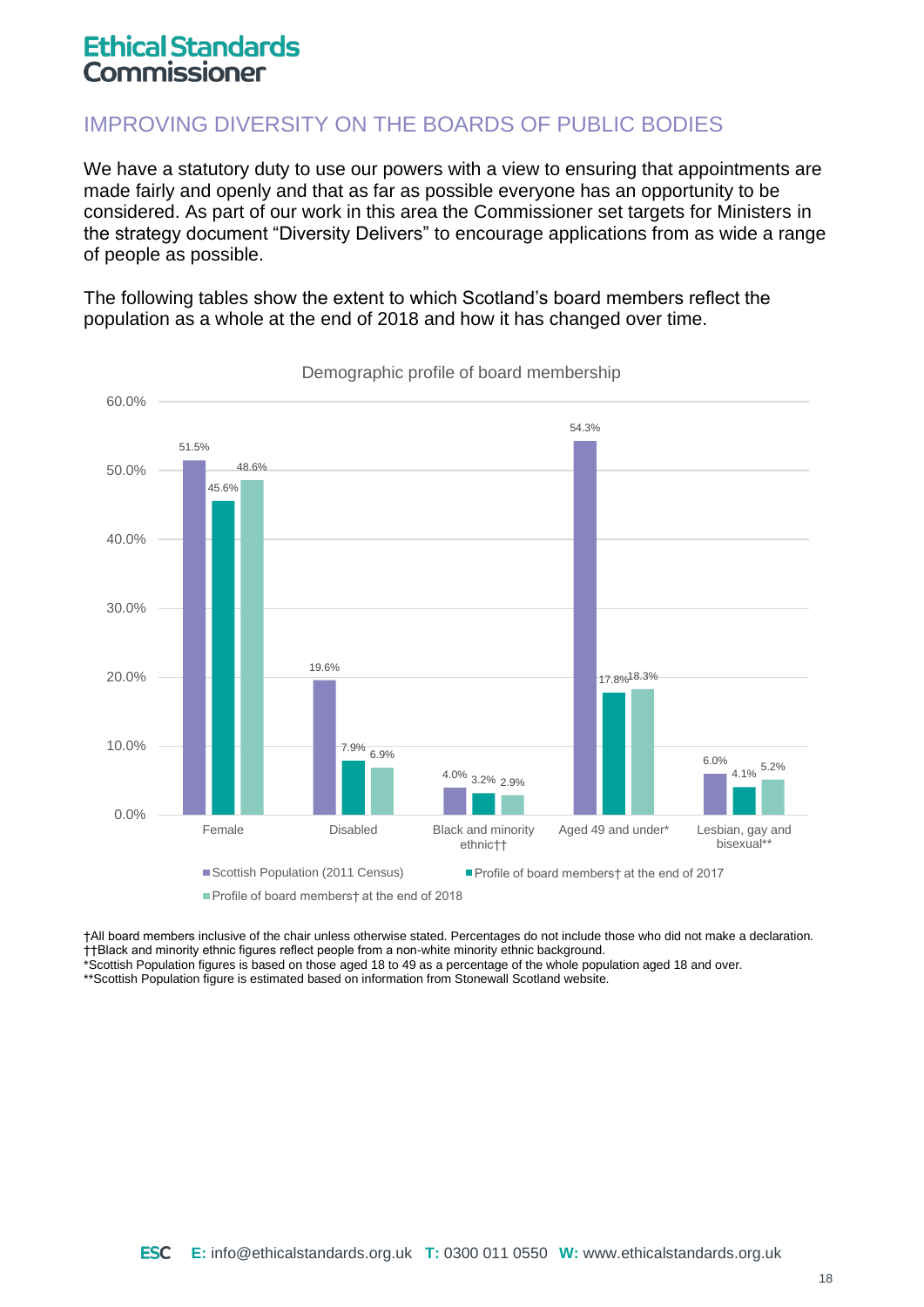

The changing profile of board members

The Commissioner has not set a target for representation by protected characteristics on boards. It is however recognised that this baseline must be tracked in order to assess whether the Diversity Delivers targets for applications from currently underrepresented groups are making a difference to board demographics. This in turn will determine whether the targets continue to be required and set at current levels.

Female board membership is for the third year running at its highest level since these figures have been recorded. There is still underrepresentation in respect of this and all characteristics for which targets have been set in comparison with the demographics of the population. There have been falls in current appointees who declare a disability and who are from a BME background. There has been a modest increase in the number of people under the age of 50 who serve as board members.

For the first time the demographic profile of chair positions is available. The Commissioner requested this breakdown with a view to monitoring and in future tracking the extent to which public body chairs are reflective of society.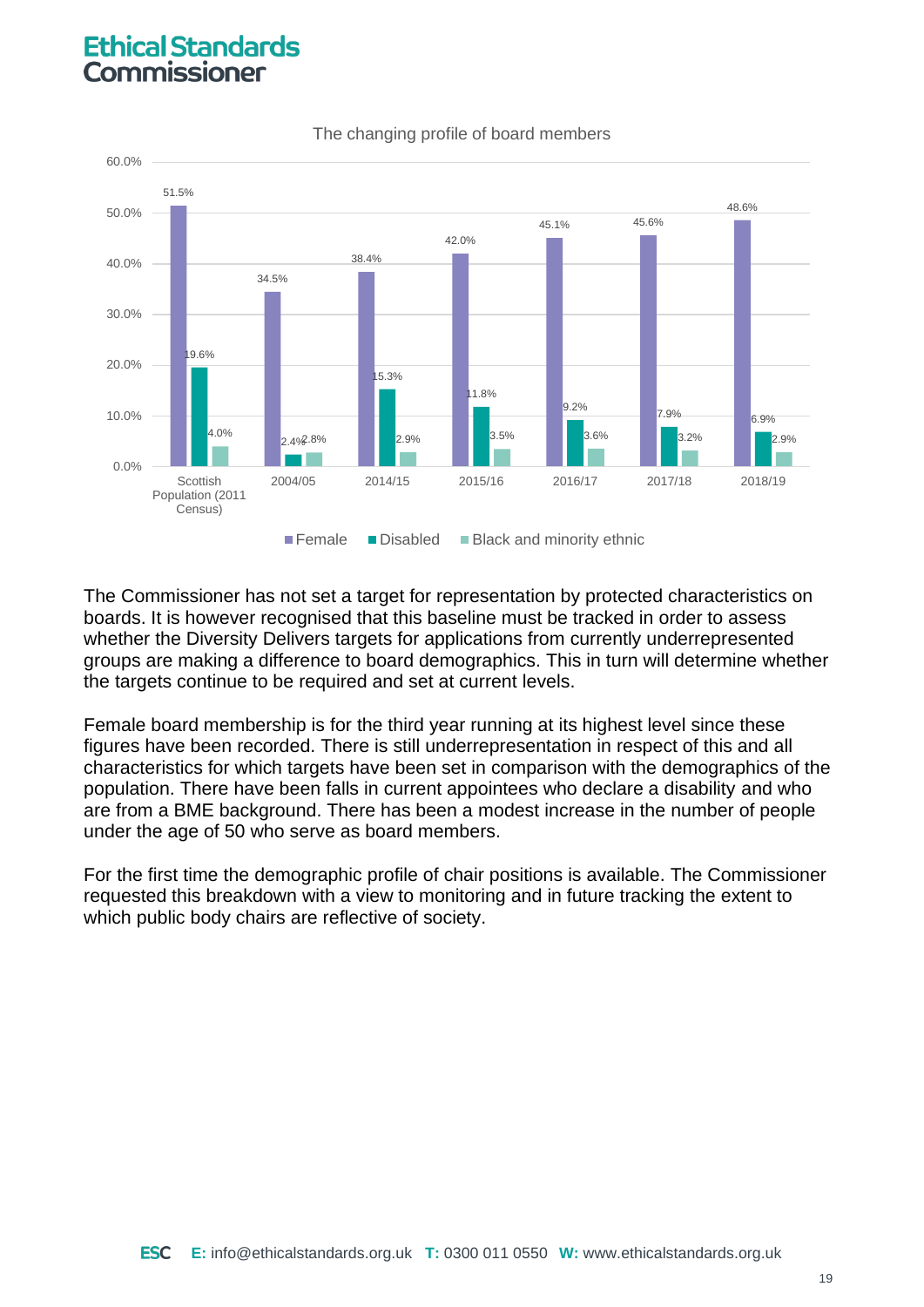

Profile of Chairs and Board Members

Values for fewer than five individuals have been supressed to decrease the risk of disclosure of information about individuals. ††Black and minority ethnic figures reflect people from a non-white minority ethnic background. \*Scottish Population figures is based on those aged 18 to 49 as a percentage of the whole population aged 18 and over.

\*\*Scottish Population figure is estimated based on information from Stonewall Scotland website.

The following table shows the percentage of applications in 2018 by each target group as set out in *Diversity Delivers*, the Commissioner's strategy for achieving more diverse boards.



Values for fewer than five have been supressed to decrease the risk of disclosure of information about individuals. \*\*The target for the BME population is inclusive of people from non-visible minority groups. Up until 2017 the figures reported on have related to visible minority applicants and appointees. From 2017 onwards the figures will be provided for both visible and non-visible. For this latter category the monitoring form question responded to is "Other white" and includes those who selected "Irish", "Polish" or "Other white ethnic group".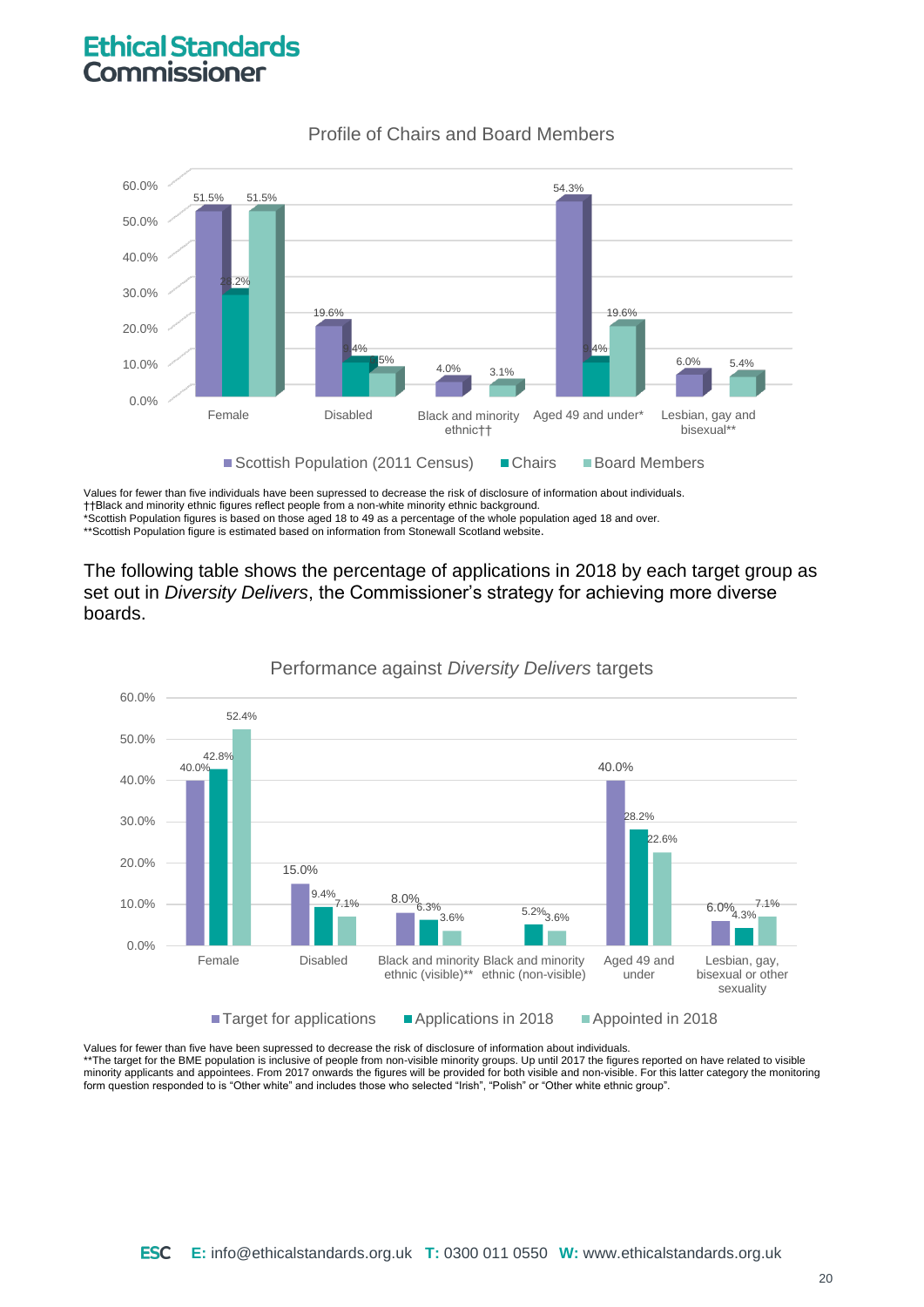|                                              | <b>Target</b> |           | 2018      |           | 2017     |               | 2016          | <b>Scottish</b> |  |
|----------------------------------------------|---------------|-----------|-----------|-----------|----------|---------------|---------------|-----------------|--|
| <b>Target Group</b>                          | ●             | $\bullet$ | $\bullet$ | $\bullet$ |          | $\bullet$     | $\bullet$     | Population*     |  |
|                                              | $\%$          | $\%$      | $\%$      | $\%$      | $\%$     | $\frac{9}{6}$ | $\frac{9}{6}$ | $\%$            |  |
| Female                                       | 40.0          | 42.8      | 52.4      | 39.5      | 52.8     | 42.9          | 58.6          | 51.5            |  |
| <b>Disabled</b>                              | 15.0          | 9.4       | 7.1       | 11.0      | 6.5      | 9.8           | 10.1          | 19.6            |  |
| Black and minority ethnic<br>(visible)**     | 8.0           | 6.3       | 3.6       | 7.0       | $\wedge$ | 5.5           | $\wedge$      | 4.0             |  |
| Black and minority ethnic (non-<br>visible)  | N/A           | 5.2       | 3.6       | 4.9       | $\wedge$ | N/A           | N/A           | 4.0             |  |
| Aged 49 and under                            | 40.0          | 28.2      | 22.6      | 27.1      | 29.6     | 27.1          | 31.4          | 54.3***         |  |
| Lesbian, gay, bisexual or other<br>sexuality | 6.0           | 4.3       | 7.1       | 4.6       | 4.6      | 4.4           | 7.1           | $6.0***$        |  |
| Kev:<br>Applications ● Appointed ●           |               |           |           |           |          |               |               |                 |  |

^ Values for fewer than five have been supressed to decrease the risk of disclosure of information about individuals.

\* Unless otherwise stated, all population figures are extracted from 2011 census data

\*\* The target for the BME population is inclusive of people from non-visible minority groups. Up until 2017 the figures reported on have related to visible minority applicants and appointees. From 2017 onwards the figures will be provided for both visible and non-visible. For this latter category the monitoring form question responded to is "Other white" and includes those who selected "Irish", "Polish" or "Other white ethnic group".

\*\* Scottish population aged 18 to 49 as a percentage of whole population 18 and over

\*\*\*\* Estimated based on information from Stonewall Scotland website

A relatively low number of applicants choose not to provide demographic data. For the characteristics that have application targets the percentages of those who chose not to declare ranged from 3.3% to 11.2% with the highest percentage of 11.2% being choosing not to declare age. These applicants are counted towards the overall percentage in the table above such that they, in combination with those who do provide data, make up 100% of the applicant and appointee population.

The Scottish Government also provides application and appointment data to the Commissioner split by Director General area to aid in identifying those that are meeting or exceeding the targets and so that the sharing of their good practice can be encouraged.

The appointment rounds for the Director General for Health and Social Care and for the Director General for Education, Communities and Justice exceeded the target for applications from women in the reporting year. When women applied for roles they were comparatively more successful than men for all DG areas other than Organisation, Development and Operations which only accounted for one round. This suggests, as per previous findings by the Commissioner, that all DG areas who are not already actively encouraging women to apply should make more efforts to do so.

Reviews of other protected characteristics by DG area showed some differentiations for different groups.

When the figures for only those who made a declaration about age were aggregated, 32% of all applicants who provided their age were under 50 and 25% of all such applicants were interviewed. 25% of those appointed were under 50. The DG area for Economy saw the appointment of a significantly higher percentage of under 50s (37%) than other DG areas.

When the figures for only those who made a declaration about their ethnicity were aggregated, there were 6.6% of applications from visible BME applicants. Although this does not reach the 8% target, it is higher than the estimated Scottish population. The nonvisible applications reached 5.4% and both groups appointed 3.8%.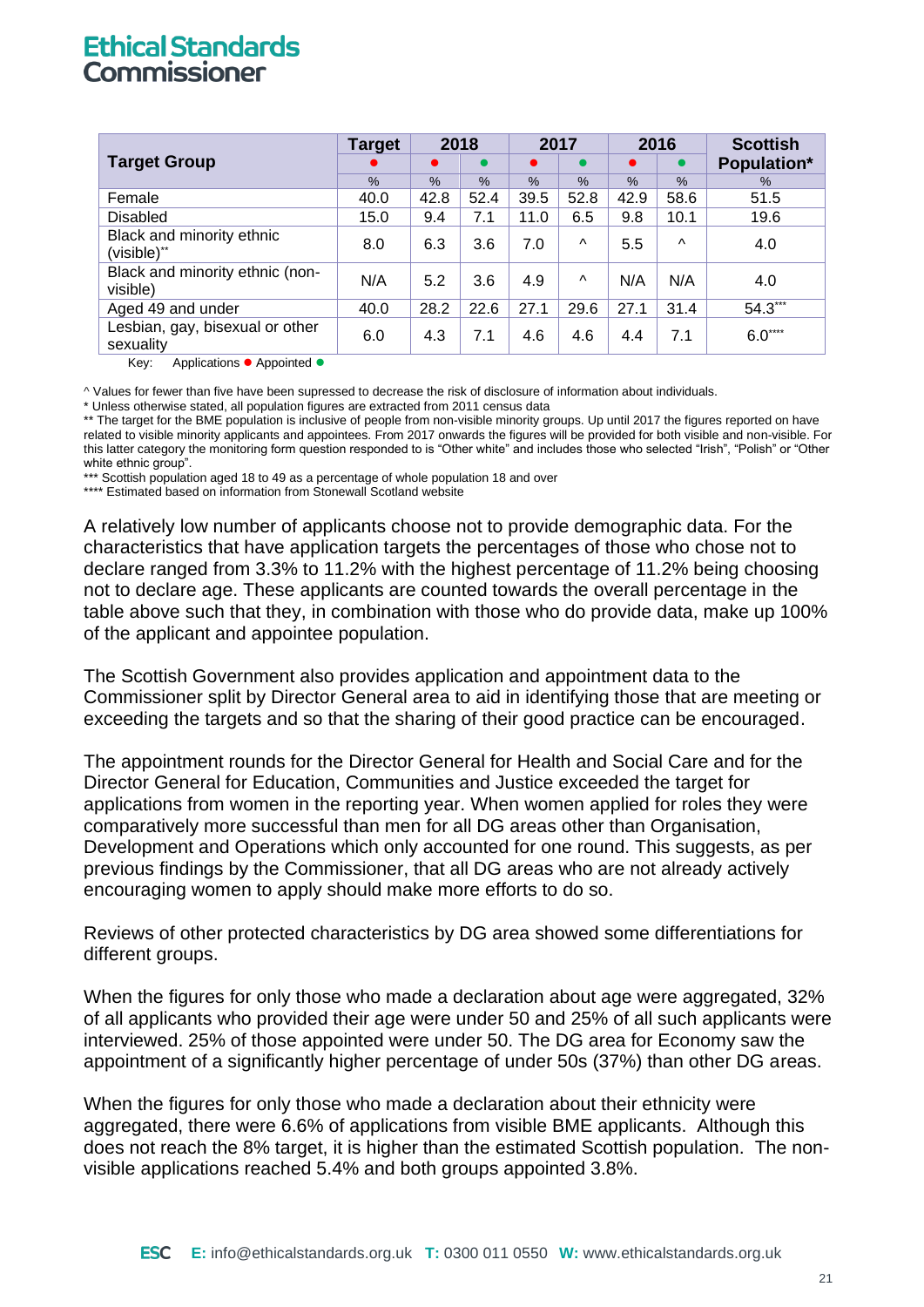The DG for Health and Social Care (DGHSC) reached the target for applications from visible BME with 8% and appointed 5.8%. It also attracted 5.2% of applications from nonvisible BME and appointed 7.5%. DG Economy also attracted 4.1% of visible BME and appointed 6.5%. For all other DGs visible and non-visible appointment rates were lower than application rates.

When the figures for disabled applicants are considered as a percentage of those who have declared, it is 10% overall. This is still short of the target and a drop from previous years. When split by directorate DGHSC attracted 12.1% of disabled applicants and appointed 12.7%. This is significantly higher than other DG areas with only DGHSC and DG Education, Communities and Justice (DGECJ) seeing the appointment of any disabled applicants at all.

No DG area attained the target for applications from people who declare as lesbian, gay or bisexual. DG Scottish Exchequer attracted the highest percentage of applicants at 5.8% and DG HSC appointed the highest percentage at 13%. As shown in the table above, there do not appear to be any barriers to these applicants at any stage in the process for member positions so effort to increase applicant numbers should be the primary action required unless this changes.

#### **Scottish Government progress against the Commissioner's recommendations**

The Commissioner made recommendations in his last two annual reports and also in a thematic review that examined Scottish Government progress in relation to its lessons learned and succession planning activities. The Scottish Government responded formally and positively to the recommendations in the 2016/17 annual report and undertook to take action to address the issues identified. The Scottish Government did not respond formally to the recommendations in the 2017/18 annual report published in October 2018 or to those set out in the thematic review published in September 2018.

In his last annual report the Commissioner made recommendations for areas of focus for the Scottish Government in the year ahead. These recommendations were based on an indepth analysis of the figures relating to application and appointments provided by the Scottish Government.

The recommendations were over and above those in the prior year's report. Both sets of recommendations are set out below, grouped together on the basis of the protected characteristics that they relate to. The Scottish Government's progress reports are also included.

#### Gender recommendations

- Continue to increase applicant numbers from women for all positions and especially for chair positions. DG areas that have been more successful at this should be approached in order to ensure that their good practice is shared widely.
- Complete the pilot mentoring scheme for the chairs of the future. Assess its effectiveness. On the basis of that assessment and any lessons learned, continue with the scheme to include a new cohort of mentees.
- Finalise changes to the monitoring form, including an option for non-binary people to make a declaration when they apply for an appointment.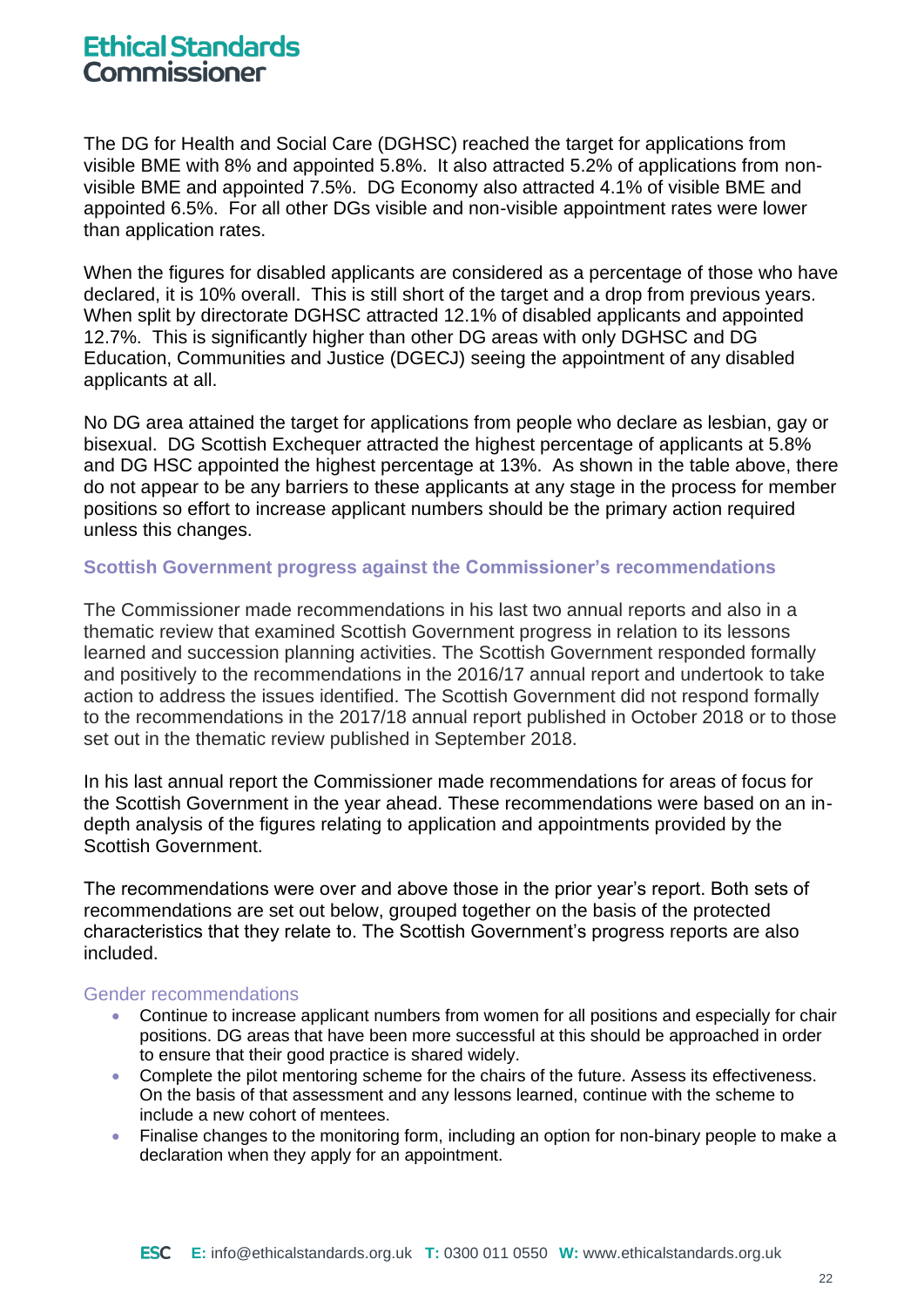#### Progress

- ✓ During 2017/2018 the Scottish Government delivered a 'Chair Mentoring Scheme' to 23 participants, 19 were women. On completion of the mentoring programme one woman was appointed to the chair of a public body another woman went on to chair a charitable board. An assessment of the first round was completed and a new scheme was launched in 2019/20 which will provide mentoring for 15 participants, a currently unknown percentage of which will be women.
- $\checkmark$  The Scottish Government have taken a strategic approach to engaging with senior sponsors meeting with Directors General annually to draw on good practice and agree priorities for their portfolio areas. In 2018/2019 there has been a focus on the requirements of the Gender Representation on Public Boards (Scotland) Act 2018. In line with the Act, the Public Appointments team made recommendations for positive action where relevant.
- $\checkmark$  The Scottish Government Public Appointments Team worked with partners and umbrella bodies to promote board appointments to women. This included:
	- $\circ$  working with the Commissioner's office to speak at events organised by Equate Scotland and Changing the Chemistry
	- o Three 'Come on Board' events in Glasgow, Edinburgh and Dundee.
	- $\circ$  attending the ACOSVO Conference in November 2018 to promote public appointments to voluntary sector leaders
- $\checkmark$  The Scottish Government Public Appointments Team advised on draft regulations and draft guidance for the Gender Representation on Public Boards (Scotland) Act 2018
- $\times$  As per the update in 2018, in order to maintain consistency with Census data collection, the monitoring form will be changed once questions are confirmed for the 2021 census.

#### Disability recommendations

- Agree a detailed action plan with the Commissioner's office to include specific actions intended to redress the underrepresentation of disabled people. The Commissioner's recommended actions for inclusion in that plan are set out here.
- Take steps to increase applicant numbers from disabled people.
- Conduct a further analysis to determine whether people with particular disabilities apply and/or fare better or worse in the appointment process.
- Analyse why disabled people are not being interviewed at the same levels as non-disabled people for member and, in particular, chair positions. Address any barriers identified.
- Consider positive action measures over and above outreach to help prospective applicants to more successfully navigate the appointments process.

#### Progress

- The Scottish Government has taken action to meet commitments made in the Scottish Government BSL Action Plan (2017-23). This includes the creation of a BSL video translation and BSL contact link which have been added to the Appointed for Scotland webpages. BSL organisations have been identified and added to the Public Appointment Team's stakeholder list and social media account.
- Inclusion Scotland have been funded to deliver the Access to Public Appointments project. This project will provide 6 disabled people with shadow placements on public body boards in 2019/20. It is expected that this work will deliver a small cohort of people who are 'application ready'. The aim of this work is to raise the profile of public appointments with disabled people and to increase awareness of disability and reasonable adjustments with public body boards. Monitoring and evaluation of the project has been built into the project so that learning can be shared with the Public Appointments Team and Sponsor Teams.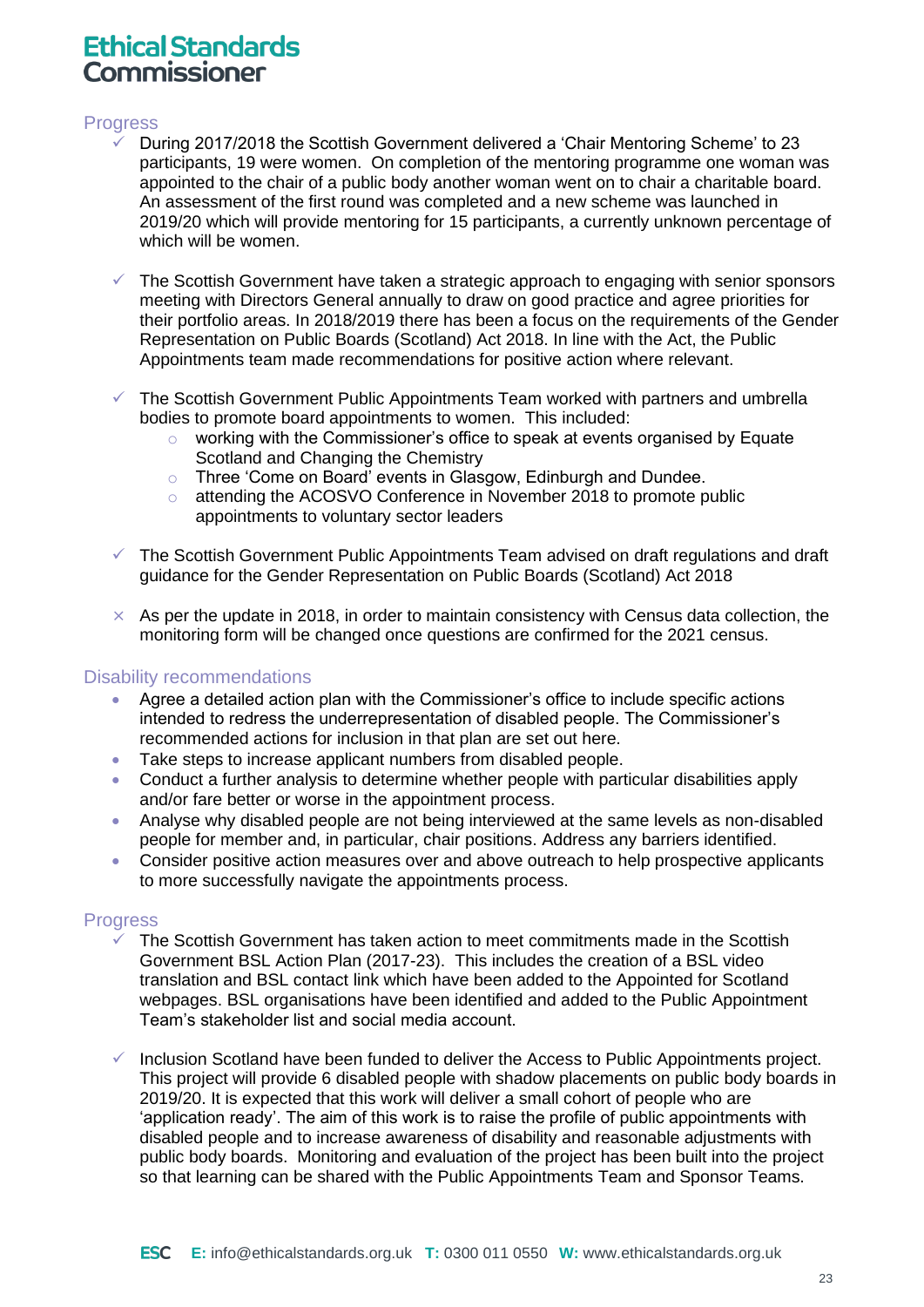- $\checkmark$  An assessment of disability data has been undertaken. The assessment examined data from 2011 to 2018. A total of 1424 people declared a disability between 2011 and 2018. Analysis found that since 2011 disabled applicants were less likely to progress past the shortlisting stage than non-disabled applicants. The data was disaggregated by impairment where possible and, from the very small samples available, found that of those who have declared a disability, people with learning difficulties and mental health conditions fare least well at shortlisting stage and that those with chronic illnesses and visual impairments fare the best and are more likely to be appointed. The disaggregation was as follows:
	- o Learning difficulty
	- o Mental health condition
	- o Deafness
	- o Other Illness
	- o Physical Disability
	- o Chronic Illness
	- o Visual Impairment

In order to better understand what happens for disabled applicants at shortlisting stage further qualitative analysis will be carried out in 2019.

- $\checkmark$  To better understand how recruitment of disabled people can be improved, the Public Appointments Team are working with colleagues from Employability Policy and the Social Security Team to assess recent practice and lessons learned from other recruitment methods where positive action was used to attract disabled people to apply. The Public Appointments Team will then consider what new methods and approaches can be tested out and implemented to increase the numbers of disabled people appointed to boards. Building on the analysis of data in 2018/19 the next stage of work will include an appraisal of options, including positive action, to encourage and support disabled people with the process particularly at application and interview stage.
- $\times$  A separate disability action plan will not now be drawn up and will instead be integrated into the overall public appointments action plan.
- $\times$  No progress has been made on understanding why there has been a drop in the rates of those declaring a disability, or in understanding why there are particular barriers for those applying for chair positions.

#### Ethnicity recommendations

- Agree a detailed action plan with the Commissioner's office and in consultation with intermediary organisations such as those who contributed to the development of the Scottish Government's Race Equality Framework (REF). Include specific actions intended to redress the underrepresentation of people from both visible and non-visible BME backgrounds. The Commissioner's recommended actions for inclusion in that plan are set out here.
- Take steps to increase the number of applications from members of the BME community.
- Conduct analysis to assess why BME applicants for all positions and in particular chair positions are not progressing in the appointment process. Address any barriers identified.
- Conduct further research to give clarity on which subgroups of people from the visible and non-visible BME groups are not being successful at the application and interview stage.
- Consider positive action measures over and above outreach to help prospective applicants more successfully to navigate the appointments process.

#### Progress

A draft plan has been developed by the Public Appointments Team in consultation with BME organisations and BME appointees. This will be finalised in partnership with the ESC.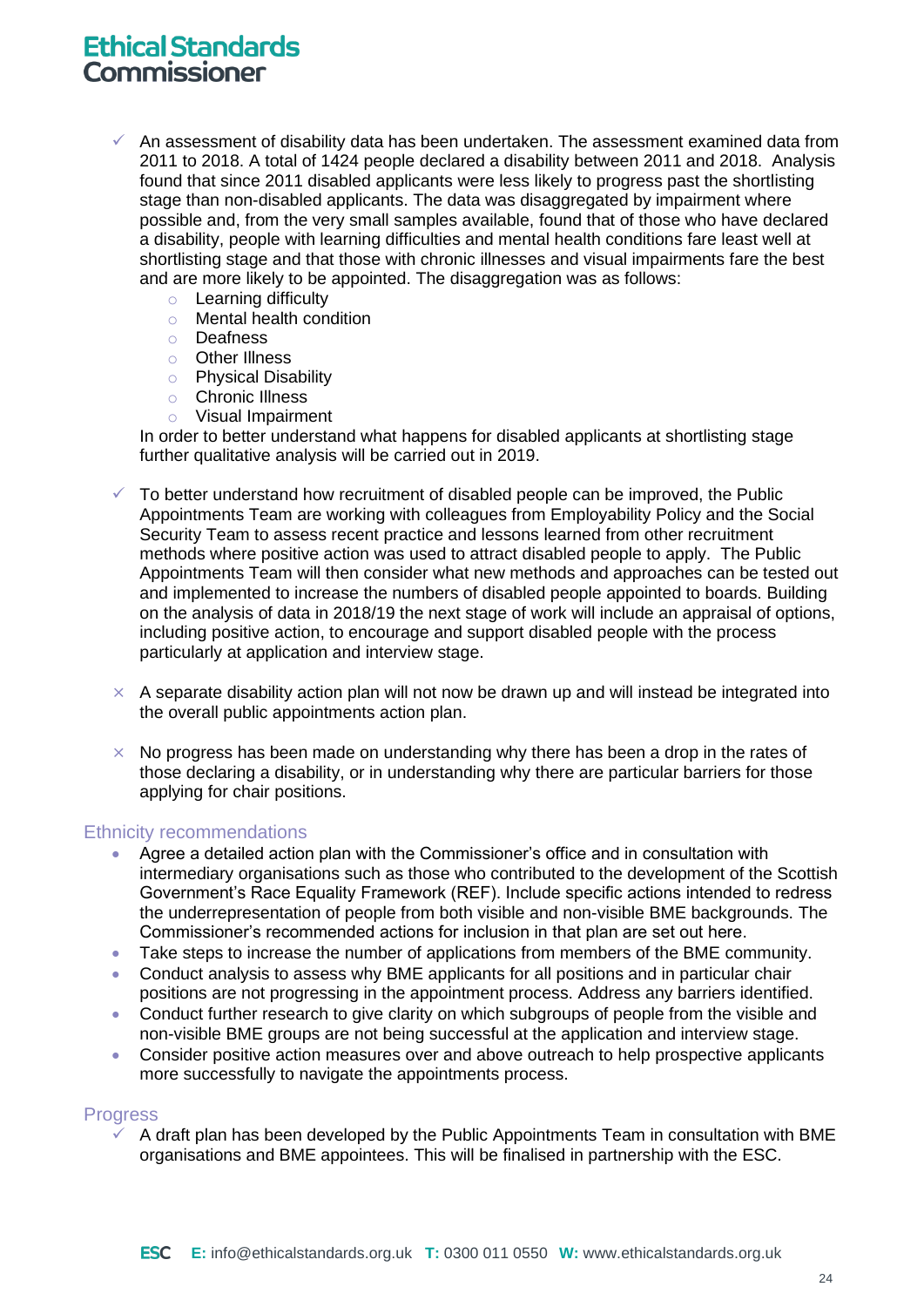- In 2018 public appointments were promoted via outreach and engagement in partnership with the Ethical Standards Commissioner. This included representation at events with West of Scotland Race Equality Council, CEMVO, PATH Scotland and BEMIS.
- $\checkmark$  An assessment of ethnicity data has been undertaken. The assessment examined ethnicity data from 2011 to 2018. Between 2011 and 2018 a total of 644 people declared that they were from a minority ethnic group. Disaggregation by different groups does not provide numbers large enough to draw clear conclusions on all subgroups (visible and non-visible BME groups) for stages in the application process. Analysis found that minority ethnic applicants are less likely to progress to interview stage. Minority ethnic women are more successful at the shortlisting stage than minority ethnic men.
- $\checkmark$  The disaggregation was as follows:
	- o White British
	- o White Scottish
	- o Prefer not to say
	- o Irish
	- o Unknown
	- o Other White
	- o Other Ethnicities
	- o Indian
	- o Pakistani

The next phase of analysis in 2019 will assess if anonymised applications make a difference to the success of minority ethnic applicants.

- $\checkmark$  In the course of consultation with BME people for the Race Equality Action Plan the Public Appointments team have identified barriers to BME people and these have been detailed in the Plan.
- $\times$  Positive action measures are planned for 2019/20 (including work to develop talent by providing intense support and guidance at application and interview stage for a cohort of BME people) but none were achieved during 2018/19.

#### Age recommendations

- Agree a detailed action plan with the Commissioner's office to include specific actions intended to redress the underrepresentation of younger people. Recommended actions for inclusion in that plan are set out here.
- Take steps to increase applicant numbers from people under the age of 50.
- Assess why such applicants for chair positions fare more poorly in the appointment process than those aged over 50 at the shortlisting stage and at interview. Review why there are differential success rates for younger people applying for roles in the DGHSC area in comparison with other areas in order to share good practice. Address any barriers identified.
- Establish why under 50s are not invited to interview in the same proportions as those aged 50 and over. Address any barriers identified.

#### Progress

- $\times$  A separate action plan for people under the age of 50 will not now be drawn up and will instead be integrated to the overall public appointments action plan.
- $\times$  Research remains to be conducted in respect of barriers to applicants for chair roles and those reaching interview.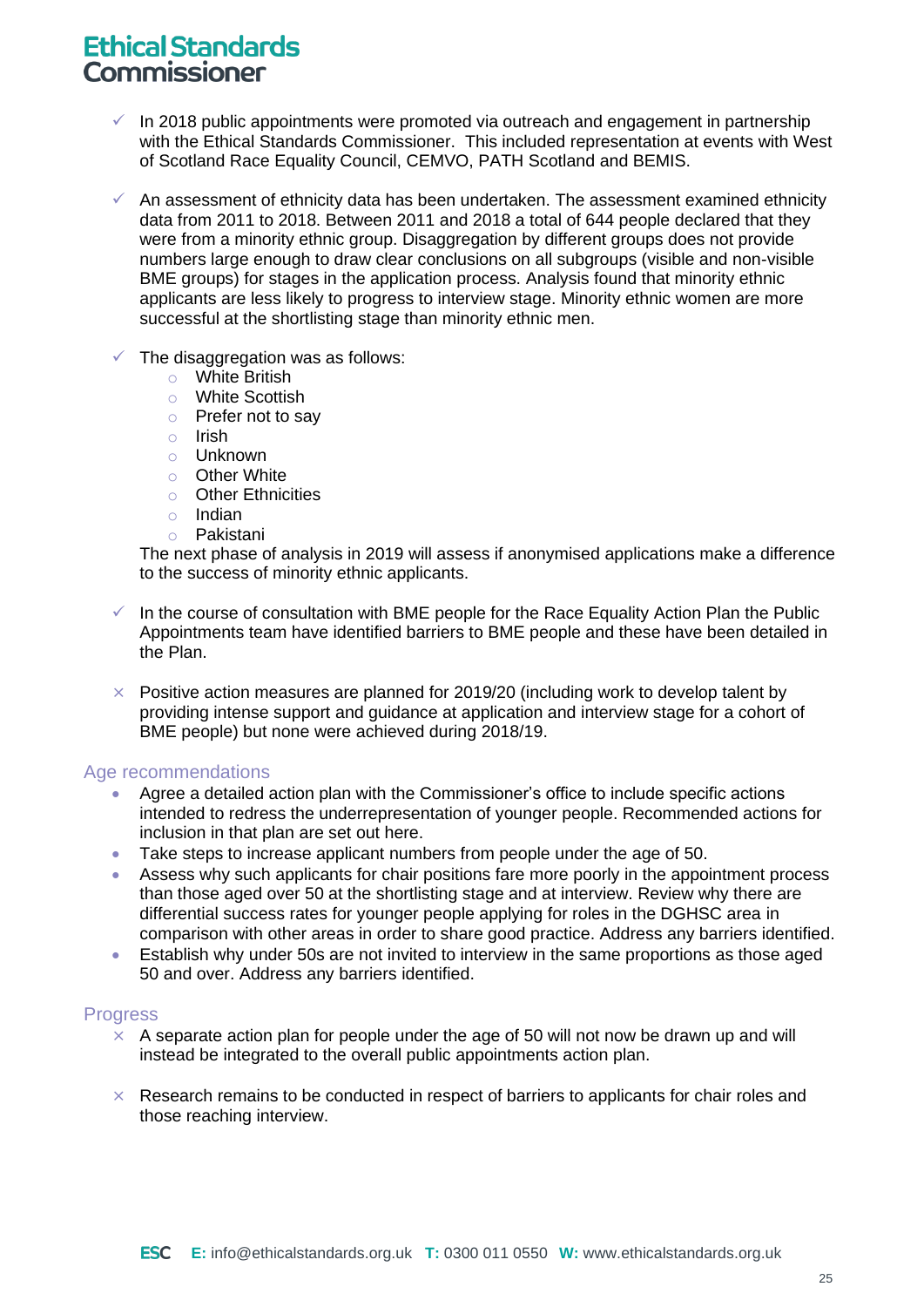#### Sexual orientation recommendations

Take steps to increase applicant numbers from people who declare that their sexual orientation is non-heterosexual. Assess why such applicants for chair positions fare more poorly than those who declare that they are heterosexual at the shortlisting stage and at interview. Address any barriers identified.

#### **Progress**

- $\times$  there has been no activity in this area in the current financial year.
- $\times$  Research remains to be conducted. The small number of Chair appointments in 2018 means that an analysis of sexual orientation is not possible

#### General recommendations

- Agree a new public appointments action plan in conjunction with the Commissioner's office. The plan should make reference to the sub-plans intended to redress disability, age and BME underrepresentation (see above).
- Conduct further stakeholder mapping to identify and engage with additional sources of applicants from currently underrepresented groups.
- Distribute the findings of the Commissioner's reviews to the officials and boards as appropriate to encourage improvement in the areas of succession planning and lessons learned.
- Agree a summary report with the Commissioner about the findings at stage one of the difference that diversity makes to governance research and share those findings with boards and officials. Work with the Commissioner's office on implementation of the further stages of the research.

### **Progress**

- An action plan 2018- 2021 is in place and has been shared with the Commissioner's office. This plan has operational actions as well as actions to address equality outcomes. As per discussion between the Scottish Government and the Commissioner in 2018, the focus will be on delivering an increasing level of appointment rounds and delivering on statutory obligations.
- $\checkmark$  Additional stakeholder mapping has been completed for BSL users, BME groups and for law and finance with a view to increasing reach with people under 50. This information has been used to target advertisements for board vacancies and to identify new outreach opportunities for example, the Women in Law Conference in June 2019.
- $\checkmark$  The Scottish Government Public Appointments team have been briefed on the findings of the Commissioner's reviews and are the conduit for good practice and thinking about succession planning amongst officials and boards. This is standard practice and is considered by the Scottish Government to be the most effective means for cascading this type of information efficiently.
- $\checkmark$  Stage one is complete. Work on this research continued throughout 2018 and engaged staff in the Analytical Services Team, Public Bodies Unit and the Ethical Standards Commissioner. The research is on track to report in 2020.
- $\times$  The public appointments action plan was presented to the Commissioner rather than developed in conjunction with the office. Discussion took place around the resource implications of delivering the action plan and the fact that action would be focussed on delivering appointment rounds and statutory obligations. Whilst the Commissioner understood the resource difficulties facing the Scottish Government, he nevertheless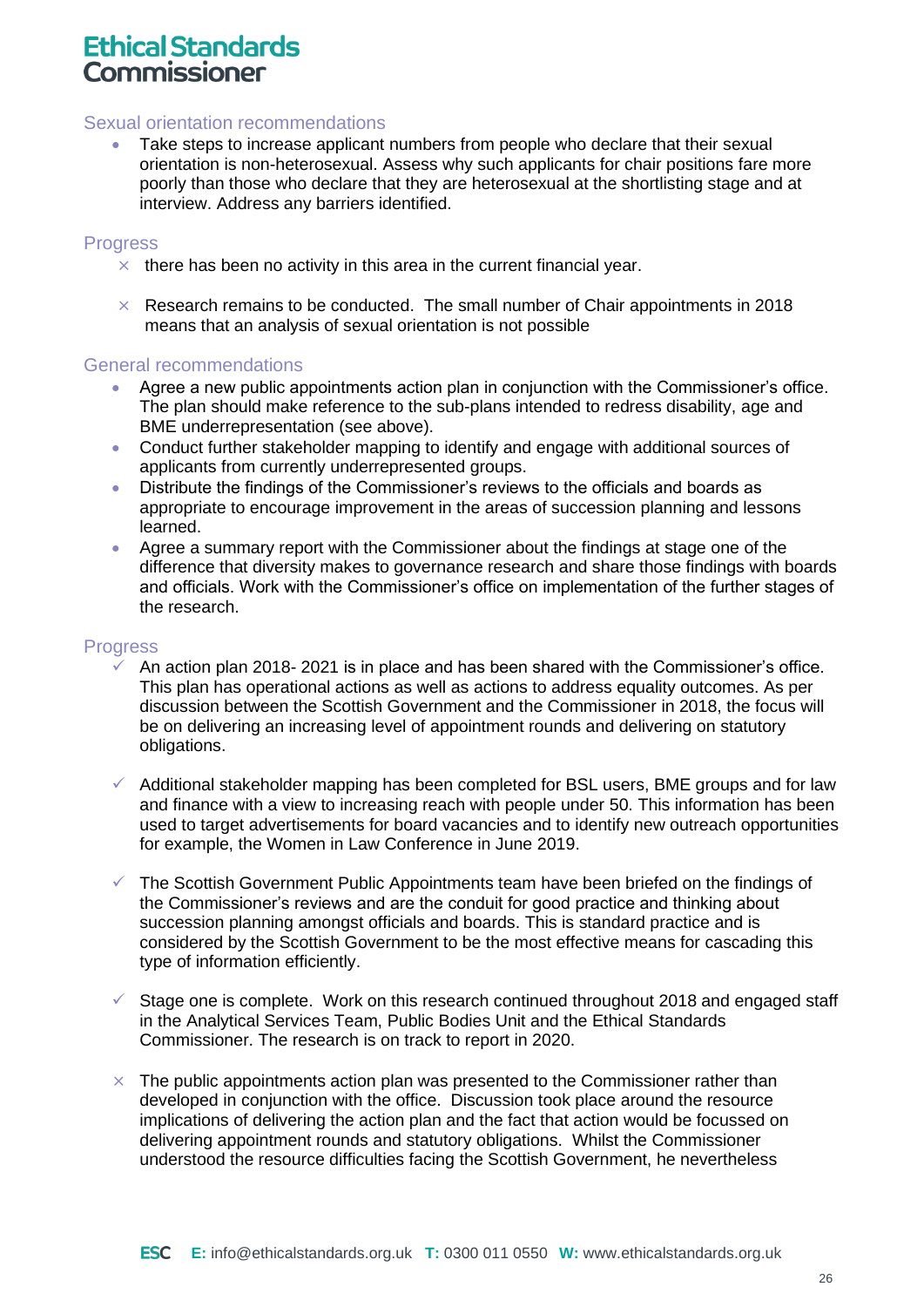concluded that the plan was insufficient to meet his own and ministerial objectives for boards that are reflective of society.

 $\times$  A number of specific actions from the reviews conducted by the Commissioner have not been implemented by the Scottish Government. There has been no formal response setting out what the Scottish Government does or does not intend to implement.

#### **Recommendations for 2019/20**

The Commissioner's recommendations (R1, etc) for the Scottish Government for financial year commencing 1 April 2019 build on and reflect prior recommendations made in annual reports and thematic reviews. They take into account the latest statistics on applications and appointments as well as areas of work that have had to be carried forward as incomplete from the prior two years. As previously, these are set out under headings for particular protected characteristics.

#### Gender

- R1. Maintain or increase applicant numbers from women.
- R2. Take steps to increase applicant numbers from women for chair positions.
- R3. Conduct an analysis of intersectionality within the female grouping to determine whether people with more than one underrepresented characteristic apply and/or fare better or worse in the appointment process. Take steps to address any findings of intersectional groups who fare worse.
- R4. Finalise changes to the monitoring form, including consideration of an option for non-binary people to make a declaration when they apply for an appointment. This recognises and appreciates the Scottish Government's position that the question should coincide with what is to be included in the 2021 census.

#### **Disability**

- R5. Take steps to increase applicant numbers from disabled people. Review why there are differential success rates for disabled people applying for roles in the DGHSC area in comparison with other areas in order to share good practice.
- R6. Assess the effectiveness of the Access to Public Appointments project and consider whether and how it might be developed to build a pipeline for the future.
- R7. Continue to analyse whether people with particular disabilities apply and/or fare better or worse in the appointment process. Address any barriers identified.
- R8. Continue to analyse why disabled people are not being interviewed at the same levels as non-disabled people for, in particular, chair positions. Address any barriers identified.
- R9. Consider positive action measures over and above outreach to help prospective applicants to more successfully navigate the appointments process.

#### **Ethnicity**

- R10. Agree a detailed action plan with the Commissioner's office and in consultation with intermediary organisations such as those who contributed to the development of the Scottish Government's Race Equality Framework (REF). Include specific actions intended to redress the underrepresentation of people from both a visible and non-visible BME background. The Commissioner's recommended actions for inclusion in that plan are set out here.
- R11. Take steps to increase the number of applications from members of the BME community.
- R12. Continue to conduct analysis to assess why BME applicants (including subgroups of people from visible and non-visible BME groups) for all positions and in particular chair positions are not progressing in the appointment process. Address any barriers identified.
- R13. Seek to understand the impact of anonymised application forms on ethnic groups.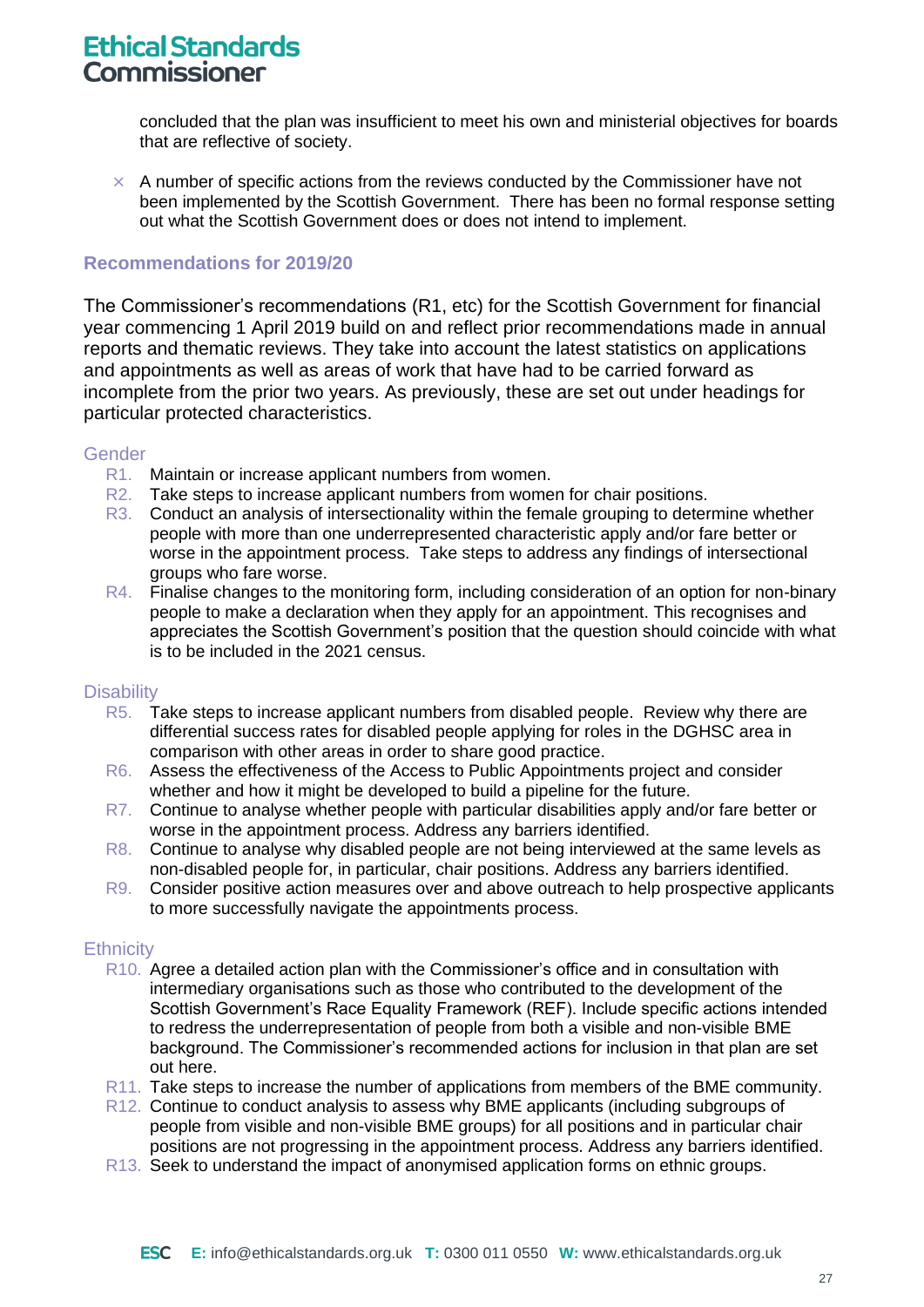R14. Consider positive action measures over and above outreach to help prospective applicants to more successfully navigate the appointments process including work to develop talent by providing intense support and guidance at application and interview stage for a cohort of BME people.

#### Age

- R15. Take steps to increase applicant numbers from people under the age of 50.
- R<sub>16</sub>. Consider how applicants can be encouraged to make an age declaration in order to reduce the percentage of "choose not to say" declarations
- R17. Assess why such applicants for chair positions fare more poorly in the appointment process than those aged over 50 at the shortlisting stage and at interview. Address any barriers identified.
- R18. Establish why under 50s are not invited to interview in the same proportions as those aged 50 and over. Address any barriers identified.

#### Sexual orientation

R<sub>19</sub>. Take steps to increase applicant numbers from people who declare that their sexual orientation is non-heterosexual. Assess why such applicants for chair positions fare more poorly than those who declare that they are heterosexual at the shortlisting stage and at interview. Address any barriers identified.

#### General Recommendations

The Commissioner has concluded that it would not be appropriate to make further general recommendations pending the results of her consultation on her strategic plan for 2020-24. This should provide clarity on the nature of the regulatory relationship with the Scottish Ministers for the period of the plan.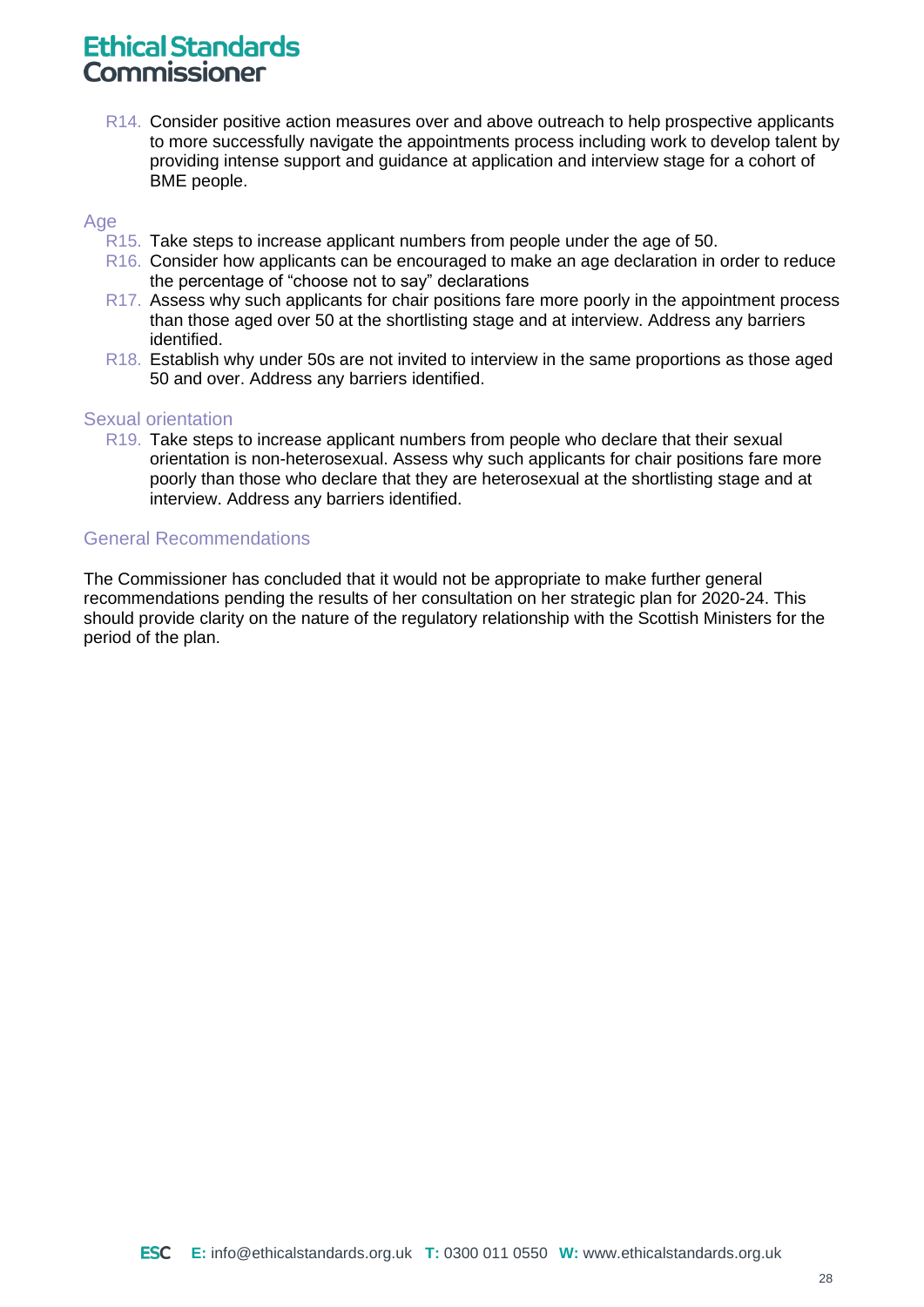### APPENDIX 1: APPOINTMENTS MADE IN 2018

| <b>Body</b>                                                        | <b>DG</b>       | <b>Position</b>         | $\bullet$      | $\bullet$      | <b>Level</b>            |
|--------------------------------------------------------------------|-----------------|-------------------------|----------------|----------------|-------------------------|
| <b>Accounts Commission for Scotland</b>                            | <b>ECJ</b>      | <b>Members</b>          | 80             | 4              | M                       |
| Architecture and Design Scotland                                   | <b>ECJ</b>      | Chair                   | 11             | 1              | $\overline{H}$          |
| Architecture and Design Scotland                                   | <b>ECJ</b>      | Members                 | 66             | 3              | L                       |
| Cairngorms National Park Authority                                 | E               | <b>Members</b>          | 87             | 5              | H                       |
| Care Inspectorate Board                                            | <b>HS</b>       | <b>Members</b>          | 49             | $\overline{3}$ | M                       |
| Children's Hearings Scotland                                       | <b>ECJ</b>      | Care Experienced Member | 6              | 1              | L                       |
| <b>Children's Hearings Scotland</b>                                | <b>ECJ</b>      | Member                  | 26             | 1              | L                       |
| <b>Community Justice Scotland</b>                                  | <b>ECJ</b>      | <b>Members</b>          | 91             | $\overline{4}$ | $\overline{\mathsf{H}}$ |
| <b>Creative Scotland</b>                                           | E               | Chair                   | 10             | $\mathbf 1$    | H                       |
| <b>Creative Scotland</b>                                           | E               | <b>Members</b>          | 10             | 3              | M                       |
| Edinburgh Regional College                                         | <b>ECJ</b>      | Chair                   | 9              | 1              | H                       |
| Golden Jubilee Foundation                                          | <b>HS</b>       | Chair                   | 9              | 1              | $\overline{H}$          |
| Golden Jubilee Foundation                                          | <b>HS</b>       | <b>Members</b>          | 61             | $\overline{2}$ | L                       |
| Healthcare Improvement Scotland                                    | $\overline{HS}$ | Chair                   | 5              | $\mathbf 1$    | $\overline{\mathsf{H}}$ |
| Highlands and Islands Enterprise                                   | E               | <b>Members</b>          | 117            | 3              | <b>HSG</b>              |
| Judicial Appointments Board for                                    | <b>ECJ</b>      | <b>Legal Members</b>    | 9              | $\overline{2}$ | M                       |
| Scotland                                                           |                 | <b>Members</b>          | 25             | 1              |                         |
| <b>Local Government Boundary</b><br><b>Commission for Scotland</b> | <b>ECJ</b>      | Commissioners           | 24             | $\overline{2}$ | M                       |
| Loch Lomond and the Trossachs<br>National Park Authority           | E.              | Members                 | 75             | 5              | H                       |
| Mental Welfare Commission for<br>Scotland                          | <b>HS</b>       | <b>Members</b>          | 108            | $\overline{2}$ | M                       |
| Mobility and Access Committee for<br>Scotland                      | E               | <b>Members</b>          | 16             | $\overline{2}$ | L                       |
| <b>NHS 24</b>                                                      | <b>HS</b>       | <b>Members</b>          | 31             | $\overline{2}$ | M                       |
| <b>NHS 24</b>                                                      | <b>HS</b>       | <b>Members</b>          | 53             | 1              | L                       |
| NHS Ayrshire and Arran                                             | <b>HS</b>       | Members                 | 18             | $\overline{2}$ | M                       |
| <b>NHS Borders</b>                                                 | <b>HS</b>       | Chair                   | $\overline{2}$ | $\mathbf 0$    | H                       |
| NHS Dumfries and Galloway                                          | <b>HS</b>       | Chair                   | $\overline{4}$ | 1              | H                       |
| NHS Dumfries and Galloway                                          | $\overline{HS}$ | <b>Members</b>          | 67             | $\overline{2}$ | L                       |
| <b>NHS Education for Scotland</b>                                  | <b>HS</b>       | Chair                   | 9              | $\mathbf{1}$   | $\overline{H}$          |
| <b>NHS Education for Scotland</b>                                  | <b>HS</b>       | <b>Members</b>          | 113            | 3              | L                       |
| <b>NHS Fife</b>                                                    | <b>HS</b>       | Members                 | 36             | 1              | M                       |
| NHS Forth Valley                                                   | <b>HS</b>       | Members                 | 35             | $\overline{2}$ | L                       |
| <b>NHS Grampian</b>                                                | <b>HS</b>       | Chair                   | $\overline{2}$ | 1              | H                       |
| NHS Grampian                                                       | <b>HS</b>       | <b>Members</b>          | 28             | 4              | L                       |
| <b>NHS Lanarkshire</b>                                             | <b>HS</b>       | Members                 | 19             | $\overline{2}$ | M                       |
| <b>NHS Lothian</b>                                                 | <b>HS</b>       | Members                 | 34             | $\overline{2}$ | M                       |
| <b>NHS Orkney</b>                                                  | <b>HS</b>       | Members                 | 25             | 5              | M                       |
| <b>NHS Shetland</b>                                                | <b>HS</b>       | Chair                   | $\overline{4}$ | 1              | H                       |
| <b>NHS Tayside</b>                                                 | <b>HS</b>       | Chair                   | 1              | 0              | H                       |
| <b>NHS Tayside</b>                                                 | <b>HS</b>       | Members                 | 62             | 6              | M                       |
| <b>NHS Western Isles</b>                                           | <b>HS</b>       | Chair                   | 3              | 1              | H                       |
| National Confidential Forum                                        | <b>HS</b>       | <b>Members</b>          | 104            | 4              | L                       |
| National Galleries of Scotland                                     | E               | <b>Members</b>          | 22             | $\overline{2}$ | L                       |
| National Museums Scotland                                          | E               | <b>Members</b>          | 30             | $\overline{2}$ | M                       |
| Office of the Scottish Charity<br>Regulator                        | <b>ECJ</b>      | <b>Members</b>          | 149            | $\overline{2}$ | L                       |
| Parole Board for Scotland                                          | <b>ECJ</b>      | <b>Members</b>          | 119            | 17             | H                       |
| <b>Quality Meat Scotland</b>                                       | E               | Chair                   | 8              | $\mathbf{1}$   | H                       |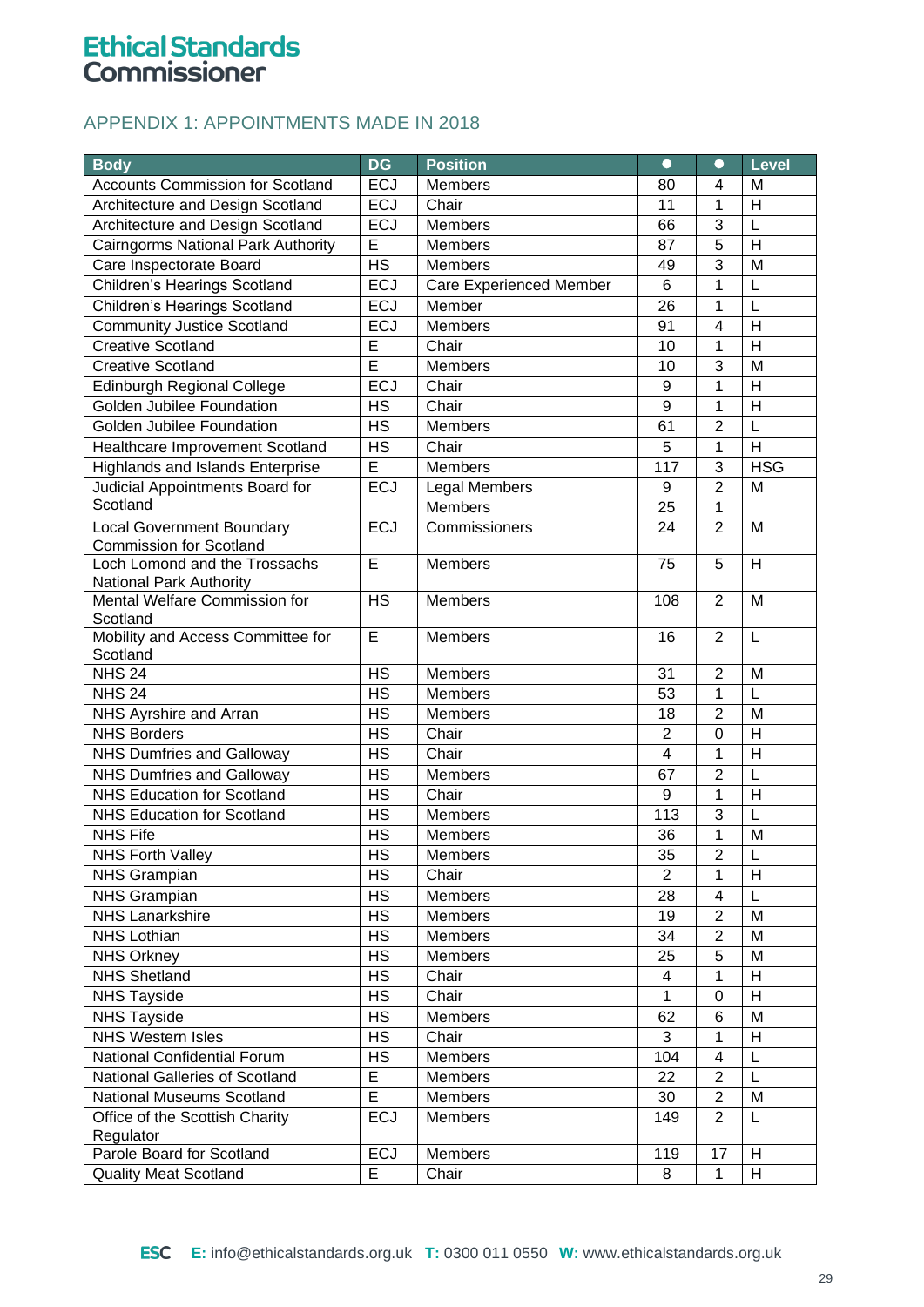| <b>Body</b>                                    | <b>DG</b>  | <b>Position</b> | $\bullet$       | $\bullet$      | <b>Level</b>            |
|------------------------------------------------|------------|-----------------|-----------------|----------------|-------------------------|
| <b>Quality Meat Scotland</b>                   | E          | <b>Members</b>  | 34              | 4              | H                       |
| <b>Risk Management Authority</b>               | <b>ECJ</b> | <b>Members</b>  | $\overline{7}$  | $\overline{2}$ | M                       |
| <b>Scottish Ambulance Service</b>              | <b>HS</b>  | Chair           | 11              | 1              | H                       |
| Scottish Ambulance Service                     | <b>HS</b>  | <b>Members</b>  | 49              | 3              | M                       |
| Scottish Children's Reporter<br>Administration | <b>ECJ</b> | Chair           | 19              | $\mathbf{1}$   | $\overline{\mathsf{H}}$ |
| Scottish Children's Reporter<br>Administration | <b>ECJ</b> | Members         | 51              | 1              | L                       |
| Scottish Commission on Social<br>Security      | <b>ODO</b> | Chair           | 13              | 1              | H                       |
| Scottish Commission on Social<br>Security      | <b>ODO</b> | <b>Members</b>  | 47              | 3              | H                       |
| <b>Scottish Enterprise</b>                     | E          | <b>Members</b>  | 143             | 3              | M                       |
| Scottish Fire and Rescue Service               | ECJ        | <b>Members</b>  | 105             | 6              | H                       |
| <b>Scottish Fiscal Commission</b>              | <b>SE</b>  | Commissioner    | 9               | $\overline{0}$ | H                       |
| <b>Scottish Futures Trust</b>                  | <b>SE</b>  | <b>Members</b>  | 51              | 3              | H                       |
| Scottish Law Commission                        | <b>ECJ</b> | Chair           | 3               | 1              | H                       |
| Scottish Law Commission                        | <b>ECJ</b> | Members         | $\overline{9}$  | 1              | M                       |
| Scottish Legal Aid Board                       | <b>ECJ</b> | <b>Members</b>  | 38              | $\overline{4}$ | M                       |
| <b>Scottish Police Authority</b>               | <b>ECJ</b> | <b>Members</b>  | 130             | $\overline{7}$ | $\overline{\mathsf{H}}$ |
| <b>Scottish Qualifications Authority</b>       | <b>ECJ</b> | <b>Members</b>  | $\overline{32}$ | $\overline{3}$ | $\overline{\mathsf{M}}$ |
| <b>Scottish Social Services Council</b>        | <b>ECJ</b> | <b>Members</b>  | 52              | 3              | L                       |
| <b>Skills Development Scotland</b>             | <b>ECJ</b> | Chair           | 14              | 1              | $\overline{\mathsf{H}}$ |
| <b>Skills Development Scotland</b>             | <b>ECJ</b> | <b>Members</b>  | 72              | $\overline{4}$ | $\overline{\mathsf{H}}$ |
| The State Hospitals Board for<br>Scotland      | <b>HS</b>  | Chair           | 6               | $\Omega$       | H                       |
| The State Hospitals Board for<br>Scotland      | <b>HS</b>  | <b>Members</b>  | 39              | 1              | L                       |
| VisitScotland                                  | Ē          | <b>Members</b>  | 17              | $\mathbf{1}$   | H                       |
| Water Industry Commission for<br>Scotland      | Ē          | Chair           | 9               | $\mathbf{1}$   | H                       |
| <b>Totals</b>                                  |            |                 | 2832            | 168            |                         |

| Key for table                                                                                                                                                                                                                                                           |                                                                                                                                                             |
|-------------------------------------------------------------------------------------------------------------------------------------------------------------------------------------------------------------------------------------------------------------------------|-------------------------------------------------------------------------------------------------------------------------------------------------------------|
| Applications: ● Appointments: ●                                                                                                                                                                                                                                         |                                                                                                                                                             |
| <b>Column: DG</b>                                                                                                                                                                                                                                                       | <b>Column: Level</b>                                                                                                                                        |
| <b>DG - Director General with sponsorship</b><br>responsibility<br>$E - DG$ for Economy<br>ECJ - DG for Education, Communities and Justice<br>HS - DG for Health and Sport<br>SE - DG for Scottish Exchequer<br>ODO - DG for Organisational Development &<br>Operations | $L - low$<br>M - Medium<br>MSG - PAA involvement during<br>planning requested<br>H - High<br>HSG - Set at high at the request of<br>the Scottish Government |